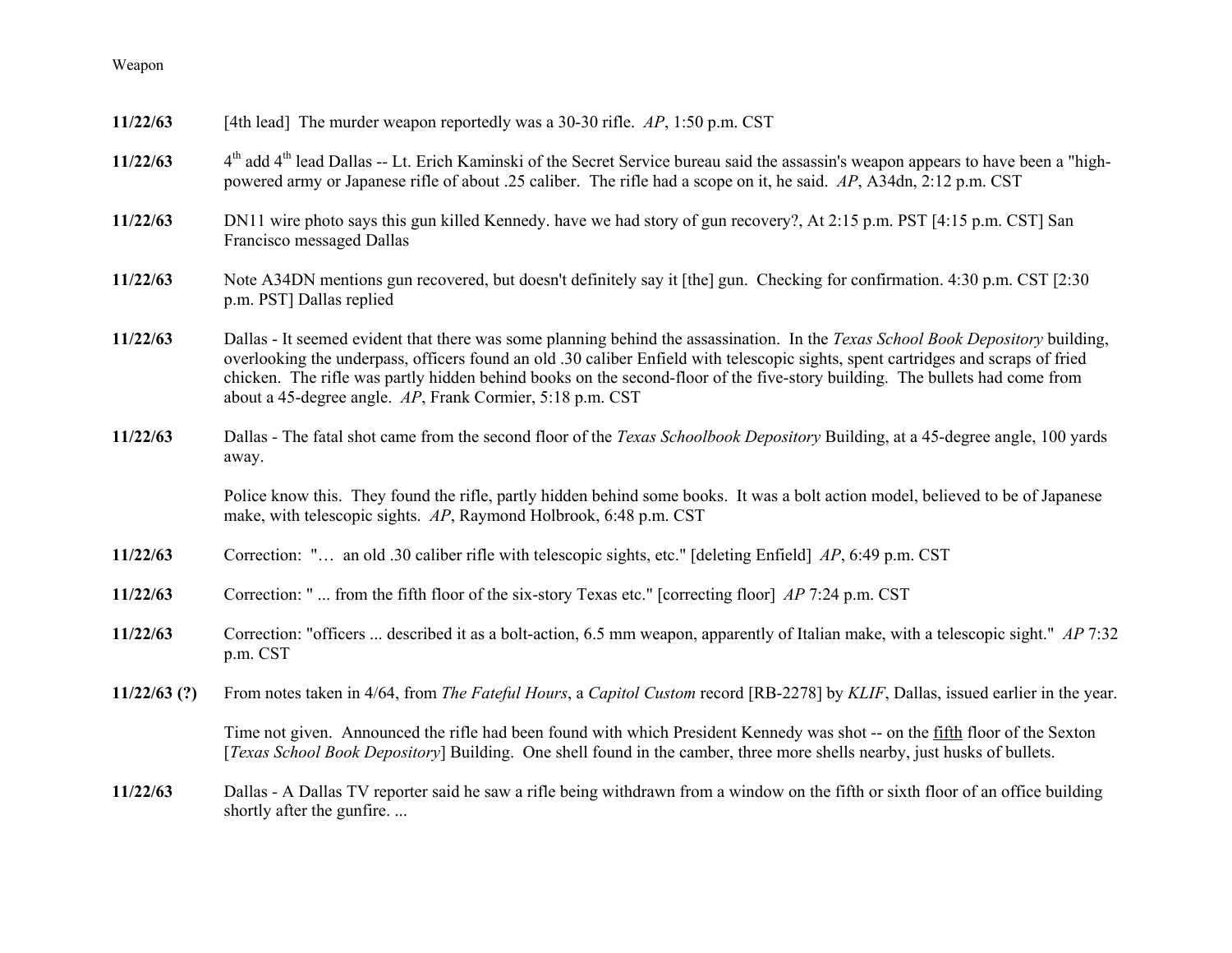|          | The Dallas Sheriff's Department said a rifle had been found in a staircase on the fifth floor of a building near the scene of the<br>assassination. It was a 7.65 Mauser. The German-made army rifle had a telescopic sight with one shell left in the chamber.<br>Three spent shells were found nearby. News CB, UPI, p. 5            |
|----------|----------------------------------------------------------------------------------------------------------------------------------------------------------------------------------------------------------------------------------------------------------------------------------------------------------------------------------------|
| 11/23/63 | Price of gun, AP 7:21 p.m., CST, Peggy Simpson                                                                                                                                                                                                                                                                                         |
| 11/23/63 | Dallas, [11/22] - In a search of the buildings in the area, a German-made Mauser rifle was found on a fifth floor landing of one tall<br>structure. One shell remained in the rifle's chamber. Three shots had been fired. New York Times                                                                                              |
| 11/23/63 | Dallas -  Captain Fritz said it was of obscure foreign origin, possibly Italian, of about 1940 vintage, of an unusual undetermined<br>caliber. He displayed a bullet he said fitted the gun. It was about .30 caliber and about 2 <sup>1</sup> / <sub>2</sub> inches long, with a narrow tapered<br>nose. New York Times, Gladwin Hill |
| 11/23/63 | Dallas - The 7.65 mm [roughly .30 caliber] bolt action Mauser German army rifle with 4-power sniperscope was found tucked<br>among books on the sixth floor. Near it were gnawed chicken bones and an empty soda bottle. News CB, UPI and AP                                                                                           |
| 11/23/63 | Dallas - Attorney Henry Wade  said investigators learned from Oswald's Russian-born wife that he had a rifle of the type used to<br>kill the President and had it with him the night before the assassination. News CB, p. 2, UPI and $AP$                                                                                             |
| 11/23/63 | Dallas -- The foreign made rifle believed used in the assassination of President Kennedy had no fingerprints on it, police reported<br>last night.                                                                                                                                                                                     |
|          | The weapon -- a German army .765 Mauser -- was turned over to the FBI and was being sent to Washington for exhaustive<br>investigation and analysis.                                                                                                                                                                                   |
|          | It was found on a fifth floor stairwell of the Texas Schoolbook Depository Building about 100 yards from where Mr. Kennedy was<br>shot to death. Three empty shells were found nearby. San Francisco Chronicle, UPI and AP                                                                                                             |
| 11/23/63 | Dallas -- Police said it was established that at the time of the assassination Oswald was in a building a block from the presidential<br>car where a .7.65 Mauser rifle was found on a fifth floor landing. San Francisco Chronicle, UPI and AP                                                                                        |
| 11/23/63 | Dallas - Oswald also was accused of slaying a pursuing policeman, another charge he denied although he admitted he owned the<br>snub-nosed .38 caliber pistol which felled the officer. News CB, p. 2, UPI and AP                                                                                                                      |
| 11/23/63 | "Creviston said the rifle is an Italian military carbine of uncommon size and distinctive style. When he saw a photo of it, he said,<br>he immediately recognized it as a used weapon offered for sale in a magazine distributed by Klein's Sporting Goods Co. of                                                                      |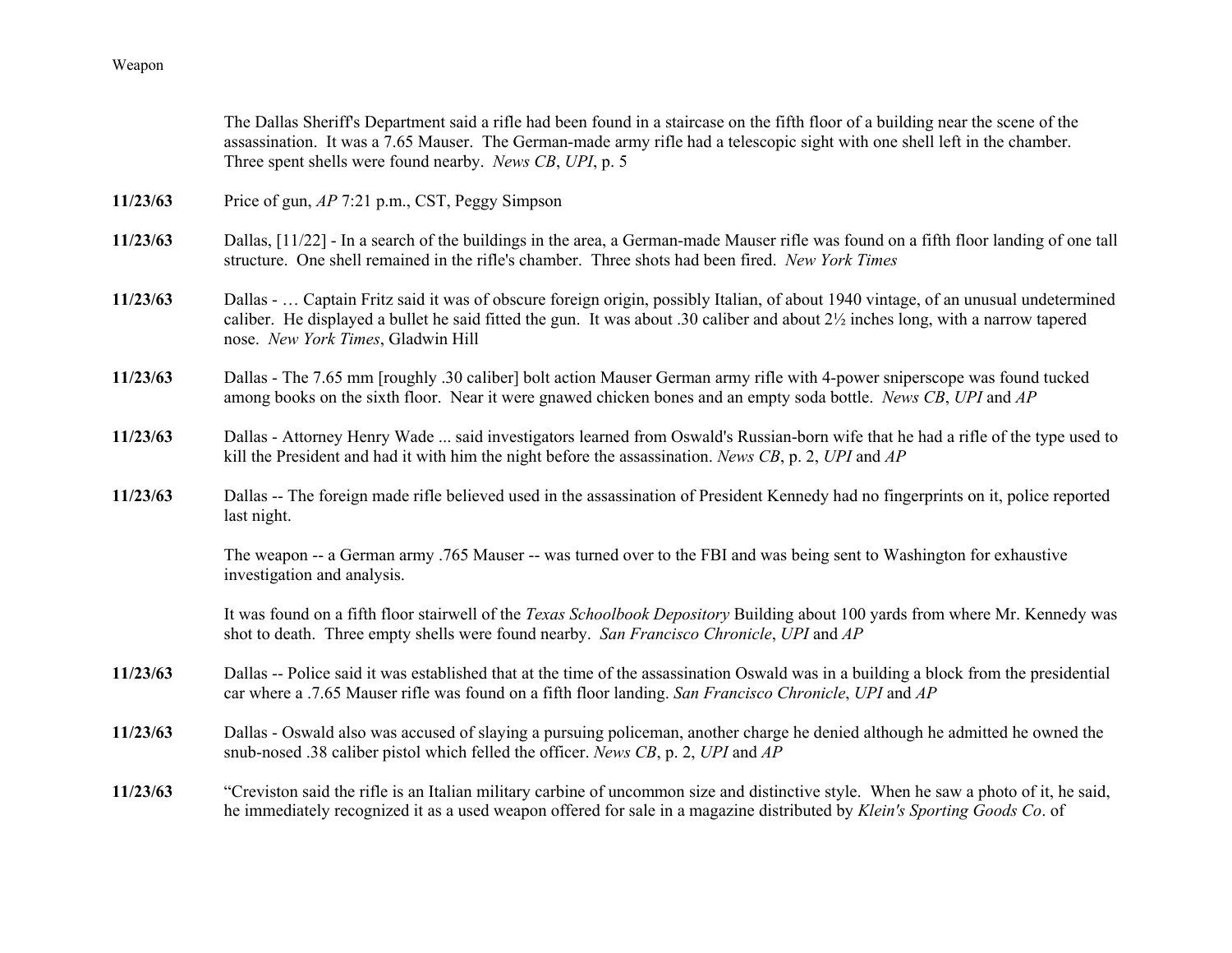|          | Chicago. Dayton, OH -- Rifle [A217C0] pls sub for fifth graf "Creviston  Chicago firm." AP 12:04 a.m. EST                                                                                                                                                                                        |
|----------|--------------------------------------------------------------------------------------------------------------------------------------------------------------------------------------------------------------------------------------------------------------------------------------------------|
|          | [See San Francisco Chronicle, 11/24, A Lead on the Killer's Weapon]                                                                                                                                                                                                                              |
| 11/23/63 | Dallas - Mrs. Oswald, mother of a two-month-old child, was quoted by Wade as reporting her husband had in his possession as<br>recently as Thursday night a rifle matching in description the one used by the assassin. AP, 4:21 AES, Frank Cormier                                              |
| 11/23/63 | AP's description of gun is corrects Dallas homicide bureau says. Description will be repeated in night leads. It is not Mauser as<br>UPI says. $AP$ , 1:01 p.m. CST                                                                                                                              |
| 11/23/63 | Dallas - The assassination weapon was found, partly hidden behind books amid scraps of fried chicken, on the sixth floor: The<br>police homicide bureau said it was a 6.5mm bolt action rifle, apparently of Italian make.                                                                       |
|          | Curry told an AP reporter he believes Oswald carried the rifle to work with him yesterday morning and passed it off as window<br>shades wrapped in heavy brown paper to the man who gave him a ride downtown. $AP$ , Peggy Simpson, 1:50 p.m. CST                                                |
| 11/23/63 | Dallas - [Fritz] said the rifle had definitely been purchased by mail order from Chicago, but he declined to say who had bought it.<br>$AP$ , 7:21 p.m. CST, Peggy Simpson                                                                                                                       |
| 11/23/63 | Chief of Police Jesse Curry later announced that the FBI had a letter in Oswald's handwriting addressed to a Chicago mail order<br>firm seeking to purchase a rifle priced at \$12.78. He said the letter used an alias and a Dallas Post Office box number. $AP$ , 7:40<br>p.m. CST, Add, above |
| 11/23/63 | Dallas - Dallas police said tonight they have photographs that link accused assassin Lee Harvey Oswald with the rifle used to kill<br>President Kennedy.                                                                                                                                         |
|          | Homicide Capt. Will Fritz  would not elaborate on the photographs to say when or where they had been taken.  Fritz said<br>police also have photographs that place Oswald with the pistol used in the slaying of the policeman. AP, 7:21 p.m. CST, Peggy<br>Simpson                              |
| 11/24/63 | Klein's Sporting Goods advertisement, San Francisco Examiner, p. 3.                                                                                                                                                                                                                              |
| 11/24/63 | Dallas - Dallas police said yesterday they have an airtight case against Lee Harvey Oswald , including photos of him holding the<br>rifle that was used.                                                                                                                                         |
|          | $\mathbf{T}^{1}$ , alergende $\mathcal{C}$ , alergende la maria de la maria de la maria de la maria de la maria de la maria de la maria de la maria                                                                                                                                              |

The photographs found at Oswald's home showed him with the pistol strapped around his waist, holding the rifle in his hand.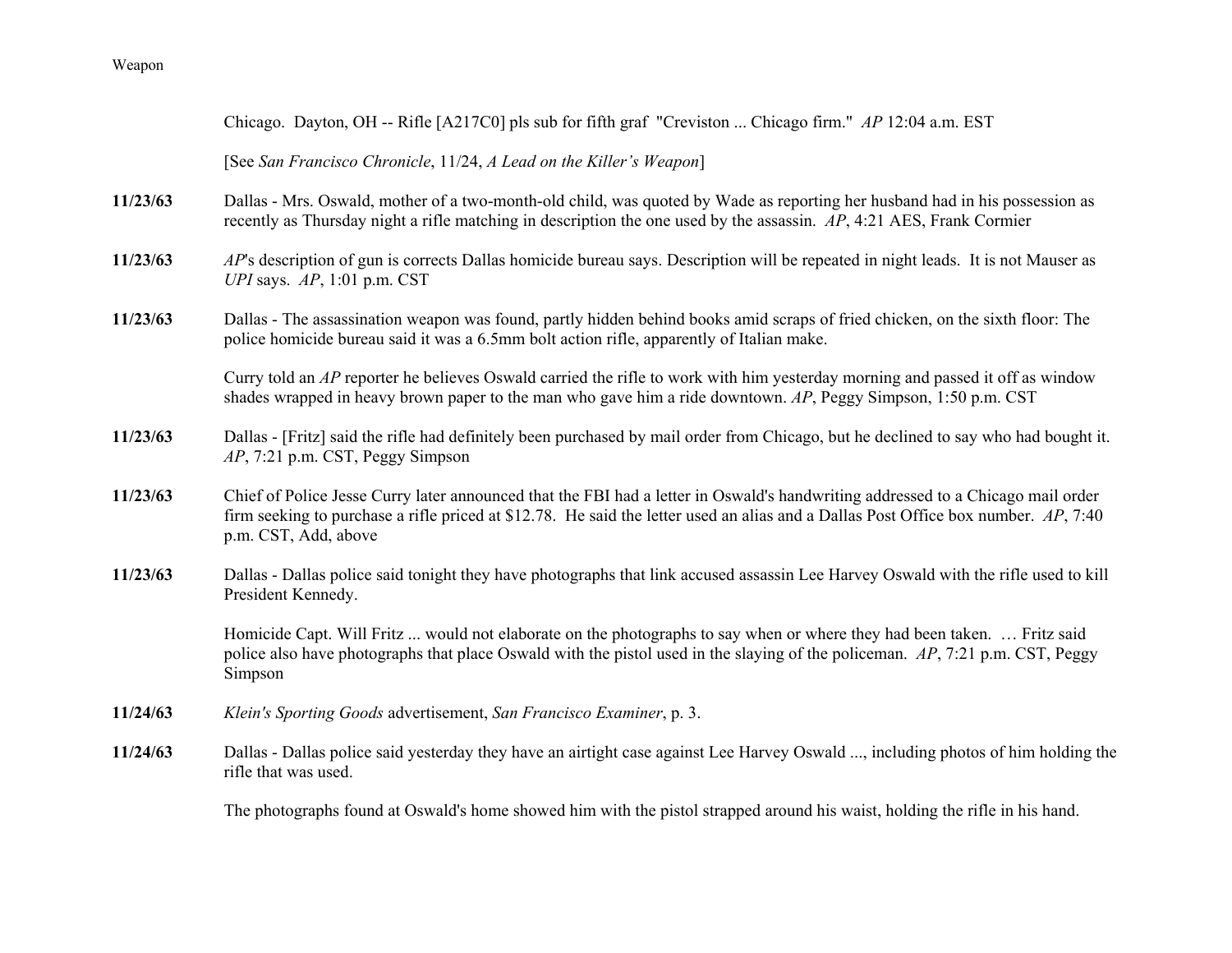|          | Behind him could be seen two periodicals. One had the headline "Be Militant." The other had a line reading "The Worker." San<br>Francisco Chronicle [UPI], p. 1                                                                                                |
|----------|----------------------------------------------------------------------------------------------------------------------------------------------------------------------------------------------------------------------------------------------------------------|
| 11/24/63 | Dallas - Curry said photographs found in the home of Oswald's Russian-born wife link him with the rifle used in the daylight<br>assassination.                                                                                                                 |
|          | The pictures, taken before the shooting, were found in the wife's home in suburban Irving, TX. AP, AP2dn, 3:10 a.m. CST,<br>[Kennedy investigation story filed early Sunday morning protective service]                                                        |
| 11/24/63 | Dallas - from interview with Mrs. Ruth Paine on Oswald and his family.                                                                                                                                                                                         |
|          | Thursday night, Oswald went to the Paine garage where the family belongings were stored.                                                                                                                                                                       |
|          | "I thought nothing of it," said Mrs. Paine. She didn't know what he went after, but she remembered he did because he left the<br>garage light burning.                                                                                                         |
|          | The next day, she found a blanket that had once contained something bulky - lying empty on a work table.                                                                                                                                                       |
|          | Mrs. Paine said Marina had told police she had once opened that blanket and thought she remembered seeing the butt of a gun.<br>AP, 6:50 p.m. CST, Patricia Curran                                                                                             |
| 11/24/63 | Dallas - Three ejected shells, of an odd caliber that came from the assassination rifle found on the floor, were discovered by the<br>box where Oswald's print was found. AP, 1026 p.m. CST                                                                    |
| 11/24/63 | Dallas - Mrs. Oswald told officers through a Russian interpreter she had seen her husband at home Thursday night in possession<br>of a rifle similar to the assassination weapon.                                                                              |
|          | Oswald's wife said the rifle he owned was in Irving Thursday night but was not there Friday. AP, Peggy Simpson                                                                                                                                                 |
|          | [Also see New York Times, Gladwin Hill]                                                                                                                                                                                                                        |
| 11/24/63 | Dallas - Police Chief Jesse Curry said the FBI had reported that Oswald bought the Italian 6.5 Carcano bolt-action rifle with a<br>telescopic sight from a Chicago mail-order house for \$12.78. The rifle had earlier been identified as a Mauser. <i>UPI</i> |
| 11/25/63 | Dallas, [11/24] - Dallas policemen obtained a statement from Oswald's Russian-born wife, Marina, that he had a rifle in the garage                                                                                                                             |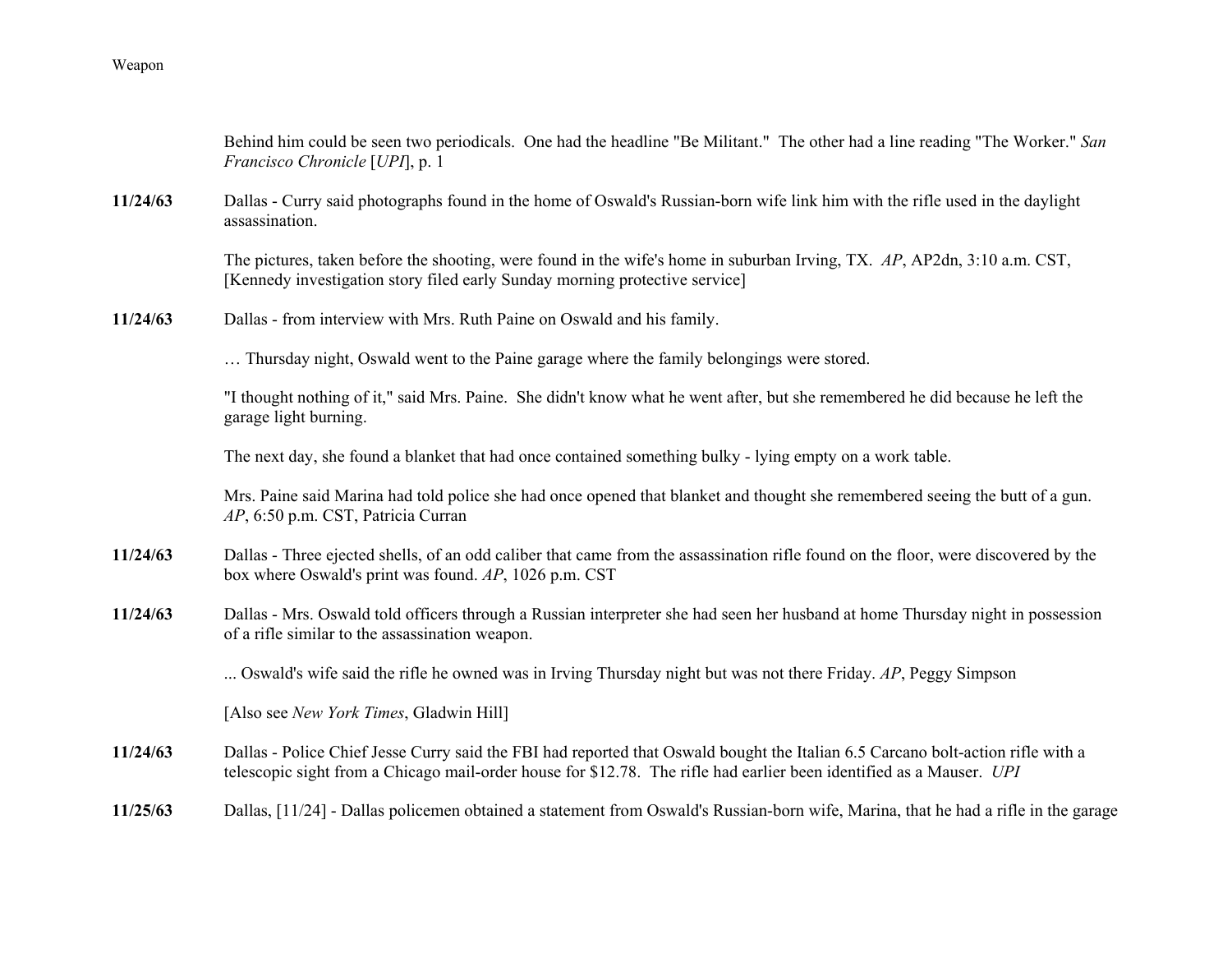|          | of her living quarters on the night before the assassination. The young woman also said the rifle was not there on the next day.<br>Authorities said the wife's testimony would not have been possible in Texas courts, however. New York Times, Fred Powledge                                                                                                                                                                                                                                           |
|----------|----------------------------------------------------------------------------------------------------------------------------------------------------------------------------------------------------------------------------------------------------------------------------------------------------------------------------------------------------------------------------------------------------------------------------------------------------------------------------------------------------------|
| 11/25/63 | Dallas - [package wrapped in brown paper] Curry said  investigators found some heavy paper crumpled on the floor near the<br>window from which the assassin fired the bullets at the President. News CB, p. $6$ , $AP$                                                                                                                                                                                                                                                                                   |
| 11/25/63 | New York -- from statement at news conference by Henry Wade:  three ejected shells were found  of an odd caliber. The gun<br>was hidden on this same $[6th]$ floor behind some boxes and bookcases. AP                                                                                                                                                                                                                                                                                                   |
| 11/25/63 | Dallas, [11/24] - [Story lists items of evidence released by police.]                                                                                                                                                                                                                                                                                                                                                                                                                                    |
|          | A search of Mrs. Oswald's living quarters produced photographs showing her husband holding a rifle and a pistol. New York<br>Times, p. 1, Fred Powledge                                                                                                                                                                                                                                                                                                                                                  |
| 11/25/63 | Dallas -  Curry said the picture showed Oswald in "at attention posture," holding the rifle by the stock in one hand.                                                                                                                                                                                                                                                                                                                                                                                    |
|          | In his other hand, Curry said, Oswald held copies of The Daily Worker, a Communist newspaper, and The Militant, a Fascist<br>publication. News CB, p. $6, AP$                                                                                                                                                                                                                                                                                                                                            |
|          | Wade said they found a photograph showing Oswald holding the rifle, at what he called an "at attention" stance. In one hand,<br>Oswald held the rifle and in the other copies of The Daily Worker and a fascist publication, The Militant. AP, 3:08 am CST,<br>Peggy Simpson                                                                                                                                                                                                                             |
| 11/25/63 | New York                                                                                                                                                                                                                                                                                                                                                                                                                                                                                                 |
|          | Reporter: "Did you say the gun was mailed to a post office box in Dallas in March?"<br>Wade: "March of this year."<br>Reporter: "Was he living in Dallas then?"<br>Wade: "Yes. I presume he was. He got it here."<br>Reporter: "I see."<br>Reporter: "Previously he lived in New Orleans."<br>Reporter: "He said he'd only been here two months."<br>Reporter: "Mr. Wade  "<br>Wade: "He came to Fort Worth sometime in the fall of '62. And then moved here a while, and apparently went to New Orleans |
|          | for a while and came back. And when the period to that is, I'm not sure." AP report of press conference by Henry Wade                                                                                                                                                                                                                                                                                                                                                                                    |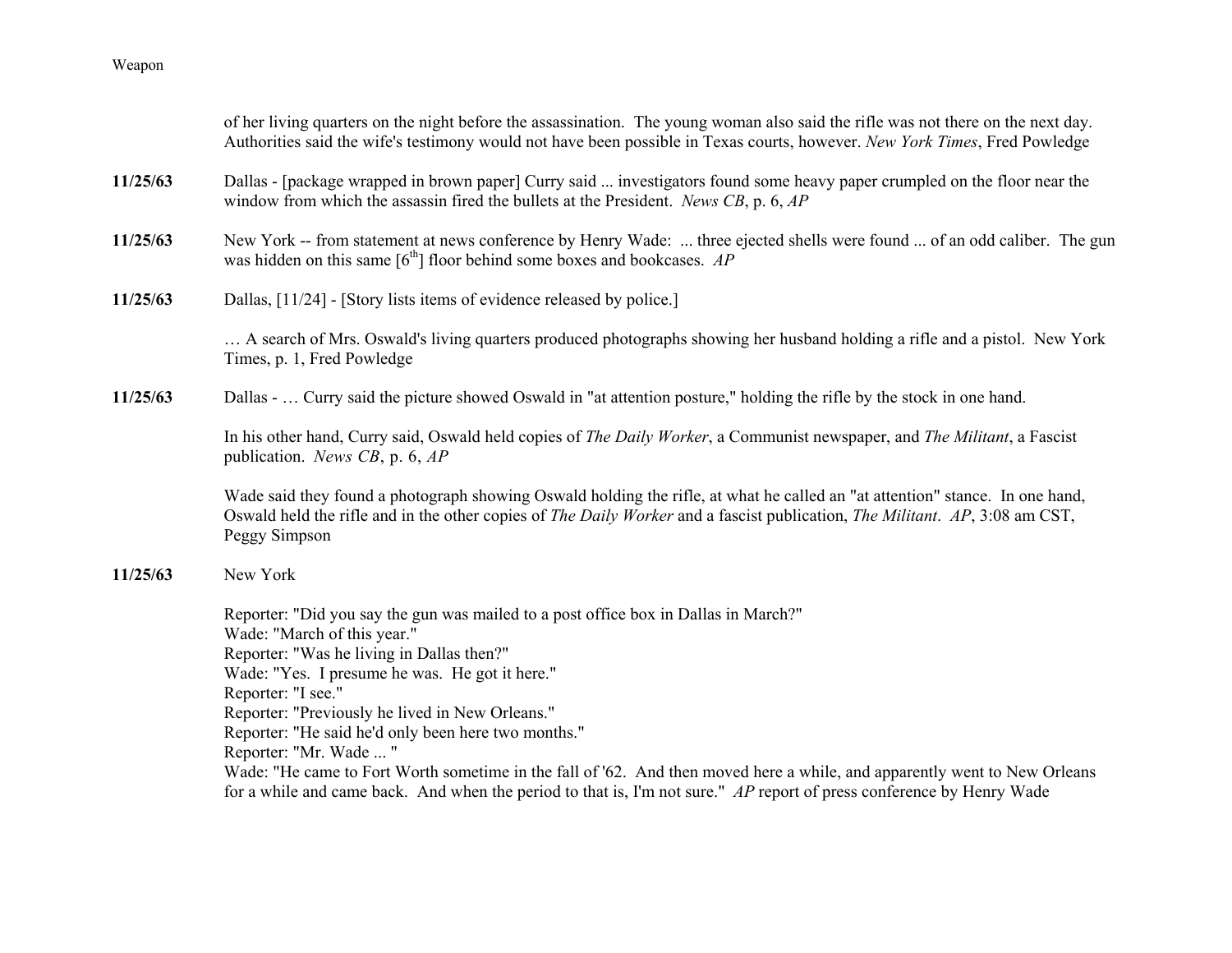| 11/25/63 | Dallas - Wade spoke to newsmen last night [nine hours after Oswald shot]. |  |  |
|----------|---------------------------------------------------------------------------|--|--|
|----------|---------------------------------------------------------------------------|--|--|

… He said Oswald bought the Italian-make assassination rifle last March from a Chicago mail order firm, at a cost of slightly more than \$12. The FBI, he said, confirmed the serial number of the mail order rifle matched that of the rifle that fired the shots at Kennedy.

Wade said they found a photograph showing Oswald holding the rifle, at what he called an "at attention" stance. In one hand, Oswald held the rifle and in the other copies of *The Daily Worker* and a fascist publication, *The Militant*. *AP* 3:08 a.m. CST, Peggy Simpson

**11/25/63**Dallas - Wade spoke to newsmen last night [nine hours after Oswald shot].

> … He was driven into town by a neighbor from Irving, a Dallas suburb. Wade said Oswald usually stayed there with his wife only on weekends, and at other times lived in a rented room in Dallas.

Oswald was carrying a package, which he said contained window shades. The package was long enough to have held a rifle. Oswald's wife said the rifle he owned was in Irving Thursday night but was not there Friday. *AP*, 3:08 am CST, Peggy Simpson

**11/25/63**DN (KX) ... San Francisco Chronicle says *The Militant* is a radical socialist publication - not fascist. 7:44 a.m. PST

> Correction, Dallas – "Wade said they found … *Worker* and a socialist publication, *The Militant*." [not fascist] *AP*, 10:11 a.m. CST

**11/25/63**New York, [11/25] – [Transcript of Wade's statement and news conference late 11/24.]

… "Pictures were found of the defendant with this gun and a pistol on his - in his - holster." *AP*, 3:45 a.m. CST

- **11/25/63** Portland messaged Dallas: Mbr asks if Oswald got gun and scope for \$12.78. They talking with scope expert who says it looks far too expensive for that; and scope usually has to be fitted by gunsmith for accuracy. Does not recall anything about that angle and asks if it been developed. *AP*, 4:08 p.m. PST
- **11/25/63** Portland to Washington [Chicago]: Will FBI say if Oswald's scope sight came with mail order gun? If not, what was source. Mbr comments scope appeared too costly to accompany cheap gun and normally requires expert sighting by gunsmith. [Chicago: what does supplier say?] *AP* 5:47 p.m. PST
- **11/25/63**Dallas to Portland: Dallas City Det. H. A. Moore says has not been determined whether scope came with gun. *Kleins*, Chicago,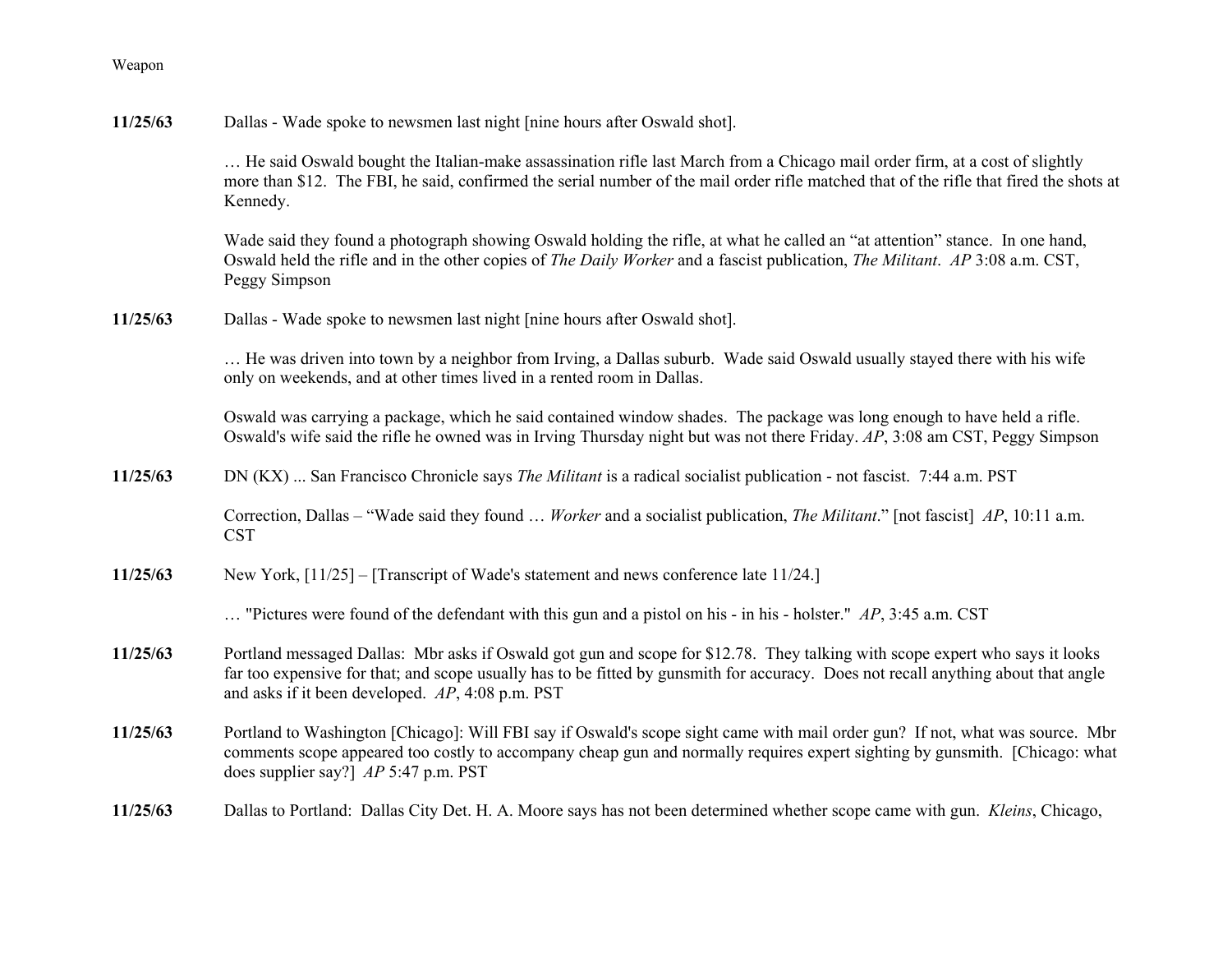| Weapon |
|--------|
|--------|

|          | provided gun. FBI says info must come from Washington office. AP, 7:22 p.m. CST                                                                                                                                                                                                            |
|----------|--------------------------------------------------------------------------------------------------------------------------------------------------------------------------------------------------------------------------------------------------------------------------------------------|
| 11/25/63 | Chicago to Portland [Dallas]: Milton Klein of Klein Sporting Goods Stores Inc. from which gun was purchased, says gun could be<br>bought with or without a scope but that Oswald's purchase definitely included the scope. The sales price with the scope was<br>\$19.95. AP 8:27 p.m. CST |
| 11/26/63 | Washington - Wade  revealed what he said were the facts gathered by Dallas police. These were:                                                                                                                                                                                             |
|          | That on the morning of the assassination [Oswald] carried to work an oblong package and when stopped by a 4 policeman, he<br>said it contained window shades, whereas, police later said, it held the fateful rifle.                                                                       |
|          | That witnesses saw him on the sixth floor of the book warehouse with the oblong package. San Francisco Chronicle, 'Our<br>correspondent"                                                                                                                                                   |
| 11/26/63 | Dallas, $[11/25]$ - The district attorney said the police had traced the serial number of the murder weapon, an Italian rifle with a<br>telescopic sight, to the Chicago mail-order house that had sold Oswald a rifle last spring. New York Times, Fred Powledge                          |
| 11/26/63 | Undated [New York] long feature on "Oswald, the accused assassin".                                                                                                                                                                                                                         |
|          | a 6.5 Italian carbine Oswald bought for \$12.78 from a Chicago sporting goods firm , AP 5:56 a.m. EST, Sid Moody                                                                                                                                                                           |
| 11/26/63 | an Italian carbine with scope that Oswald bought for \$19.95 from a x x x [inserting "with scope" and upping purchase price due<br>to scope. Gun sold alone for \$12.78.] AP, 7:00 a.m. EST, this correction moved.                                                                        |
| 11/26/63 | San Francisco asked Dallas [for Oakland] if there is any official estimate of elapsed time from first through third shots at<br>President. $AP$ , 12:46 p.m. PST                                                                                                                           |
| 11/26/63 | Washington -- Sidebar on rifle.                                                                                                                                                                                                                                                            |
|          | Paraphrase: Leonard Davis, an official in the National Rifle Association, said in response to a newsman's questions that it would<br>be possible to fire three shots in about five seconds with the type of rifle allegedly used to kill President Kennedy.                                |
|          | But he said such rapid and accurate fire as was displayed would seem to require "a true expert, which -Oswald didn't seem to be"<br>on the basis of his record in the Marine Corps.                                                                                                        |

… the weapon police said was used was a 6.5 mm bolt action rifle, apparently of Italian make but without any identifying marks.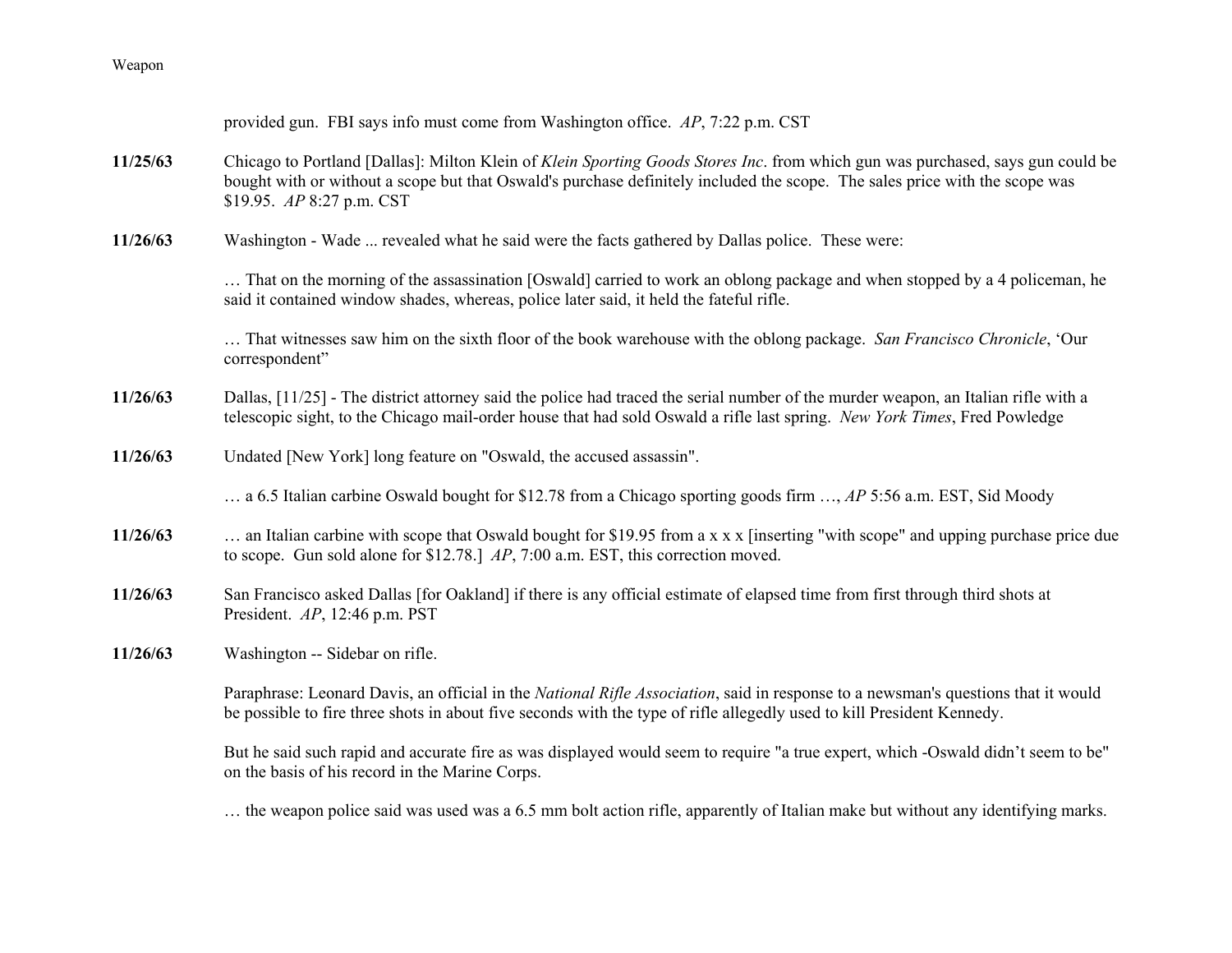... Davis said the Carcano rifle has a maximum accuracy of about 600 yards. He said the rifle's telescopic sight magnifies the image of the target four times. The cars in the procession were moving slowly, at a few miles an hour, making easier one element of the shooter's problem. But it was pointed out he needed to shoot at a downward angle, which is more difficult than aiming horizontally. *AP*, 2:19 p.m. CST**12/26/63** Dallas replied: Know of no one who has estimated elapsed time. Note B154 today Oswald-Rifle [wherein *National Rifle Association* official in Washington said would have been possible to fire three shots in about five seconds with rifle allegedly used but would require a true expert, which Oswald didn't seem to be on basis of his Marine record]. Senator Ralph Yarborough said at time that it sanded bang-bang-bang, like measured fire, not like a burst. *AP*, 3:02 p.m. CST **11/27/63** New York - If the Italian surplus military rifle [a Model 1938, 6.5mm, bolt-action rifle] ... were in standard condition the assassin could easily have fired a series of shots in eight seconds or less. … In a number of tests made yesterday by a firearms expert of the *National Rifle Association* in Washington, the same kind of gun ... was used. The rifle is odd in the manner of its loading. A clip or charger is required for rapid firing. Six cartridges are loaded into the charger, which is then inserted in the action of the rifle. To be in standard condition, the rifle must be equipped with a charger, as it was in the expert's tests. *New York Times*, Oscar Godbout **11/29/63** Dallas [11/28] - That weapon, a .38-caliber pistol, has been turned over to the FBI … It was reported that Oswald bought the pistol about two months ago and that the police have traced the point of its purchase. *New York Times*, John Herbers **11/29/63** Dallas, [11/28] A gunsmith from Irving, TX, said today he mounted a telescopic sight on a gun for a man named Oswald about a month ago. The gunsmith, Dial D. Ryder, said he could not remember what the gun looked like, nor could he remember the customer. … "Many people have this kind of work done," Mr. Ryder said. He said he believed a close examination of the Oswald weapon would show that he had not done the work. *New York Times*, John Berbers

It was advertised for sale as a Carcano, which is a modification of the German Mauser design.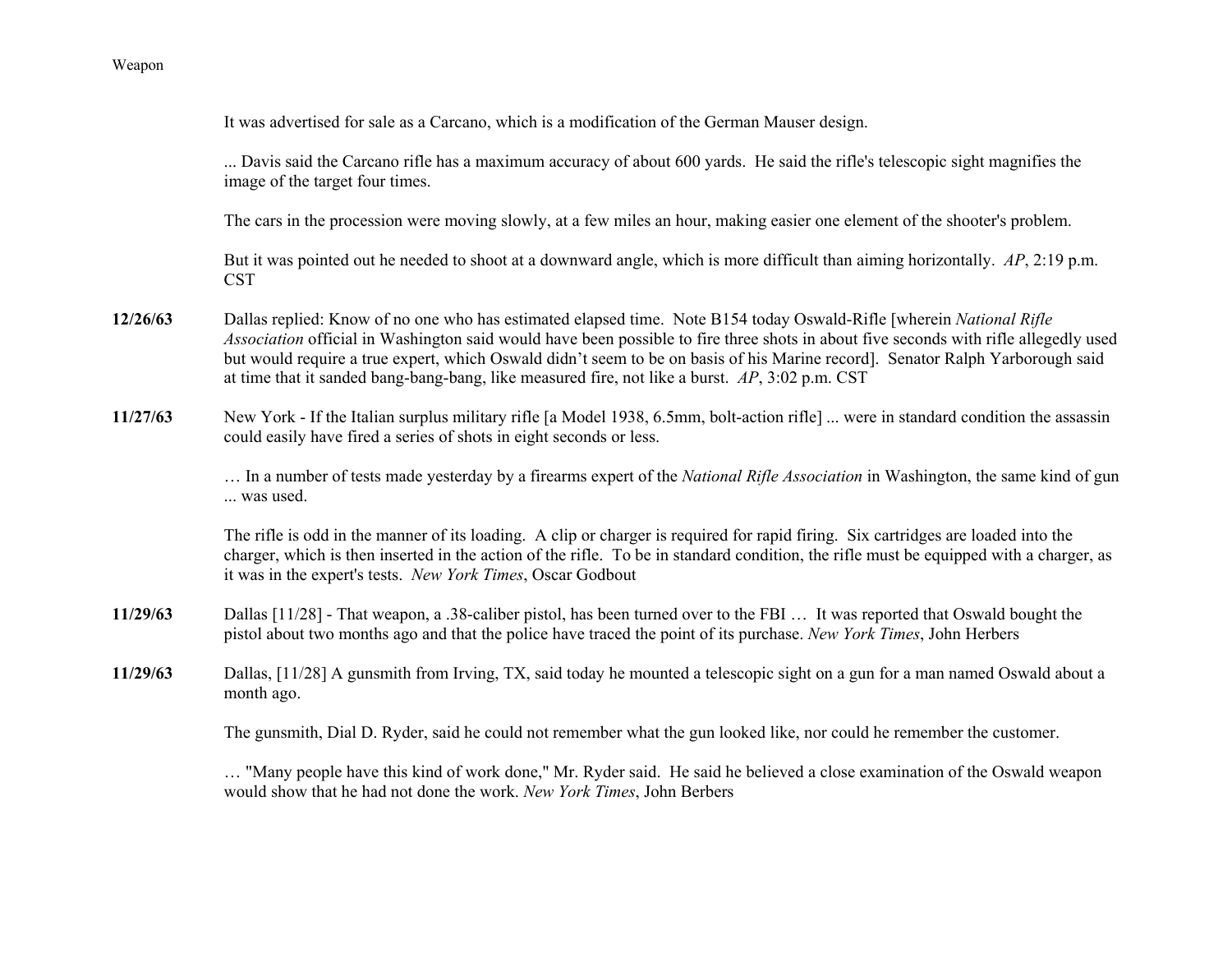| 11/29/63 | Dallas - An elevator operator said Oswald carried the package to the deserted fifth floor storeroom from which the shots were<br>fired. San Francisco Chronicle, Chicago Daily News, M.W. Newman and Henry Hanson                                                                                                                                                     |
|----------|-----------------------------------------------------------------------------------------------------------------------------------------------------------------------------------------------------------------------------------------------------------------------------------------------------------------------------------------------------------------------|
| 11/29/63 | And near the fifth floor landing, half-hidden behind crates of textbooks, they found an Italian-made kind of 6.5-mm. rifle fitted<br>with a four-power telescopic sight  Time, p 24, The Assassination.                                                                                                                                                               |
| 11/29/63 | Dallas - When Dial M. Ryder was shown pictures of the gun that killed President Kennedy, he said it was not the same type of<br>rifle that had been brought to him.  His records show Ryder got \$6 for the job from a man named Oswald, but Ryder said, "I<br>am sure I would have remembered that type gun and none like that has been brought to me." News CB, UPI |
| 11/30/63 | Dallas, [11/29] - A postal inspector, Harry Holmes, said Oswald rented a post office box in his own name in Dallas on 10/9/62.                                                                                                                                                                                                                                        |
|          | On 3/20/63, a gun from a mail order house in Chicago was delivered to the box. It was addressed to A. Hidell, a name authorities<br>said Oswald had used as an alien. [alias?]                                                                                                                                                                                        |
|          | This was the gun the Federal Bureau of Investigation said was used to kill President Kennedy.                                                                                                                                                                                                                                                                         |
|          | On 5/10, Oswald had the box order transferred to New Orleans, where he lived until late September.                                                                                                                                                                                                                                                                    |
|          | On 11/2, after he had returned to Dallas, Oswald rented another box in his own name.                                                                                                                                                                                                                                                                                  |
|          | He also listed as organization names the Fair Play for Cuba Committee and the American Civil Liberties Union. He listed A.<br>Hidell as authorized to receive mail through the box.                                                                                                                                                                                   |
|          | Both organizations said Oswald had not represented them in any capacity.                                                                                                                                                                                                                                                                                              |
|          | Mr. Holmes said no person other than Oswald was authorized to receive mail through the first box he rented, but this did not<br>prevent him from ordering a gun through an alias.                                                                                                                                                                                     |
|          | "This is for the protection of the box holder," Mr. Holmes said. "If a package comes to a person not authorized to receive mail,<br>the box holder can refuse it."                                                                                                                                                                                                    |
|          | Another postal inspector, Ralph Thomas, said no references were required for persons renting post office boxes. He also said no<br>identification was required.                                                                                                                                                                                                       |
|          | Mr. Holmes said Oswald had received Soviet newspapers and first class mail through the box, but there was no record of any                                                                                                                                                                                                                                            |
|          |                                                                                                                                                                                                                                                                                                                                                                       |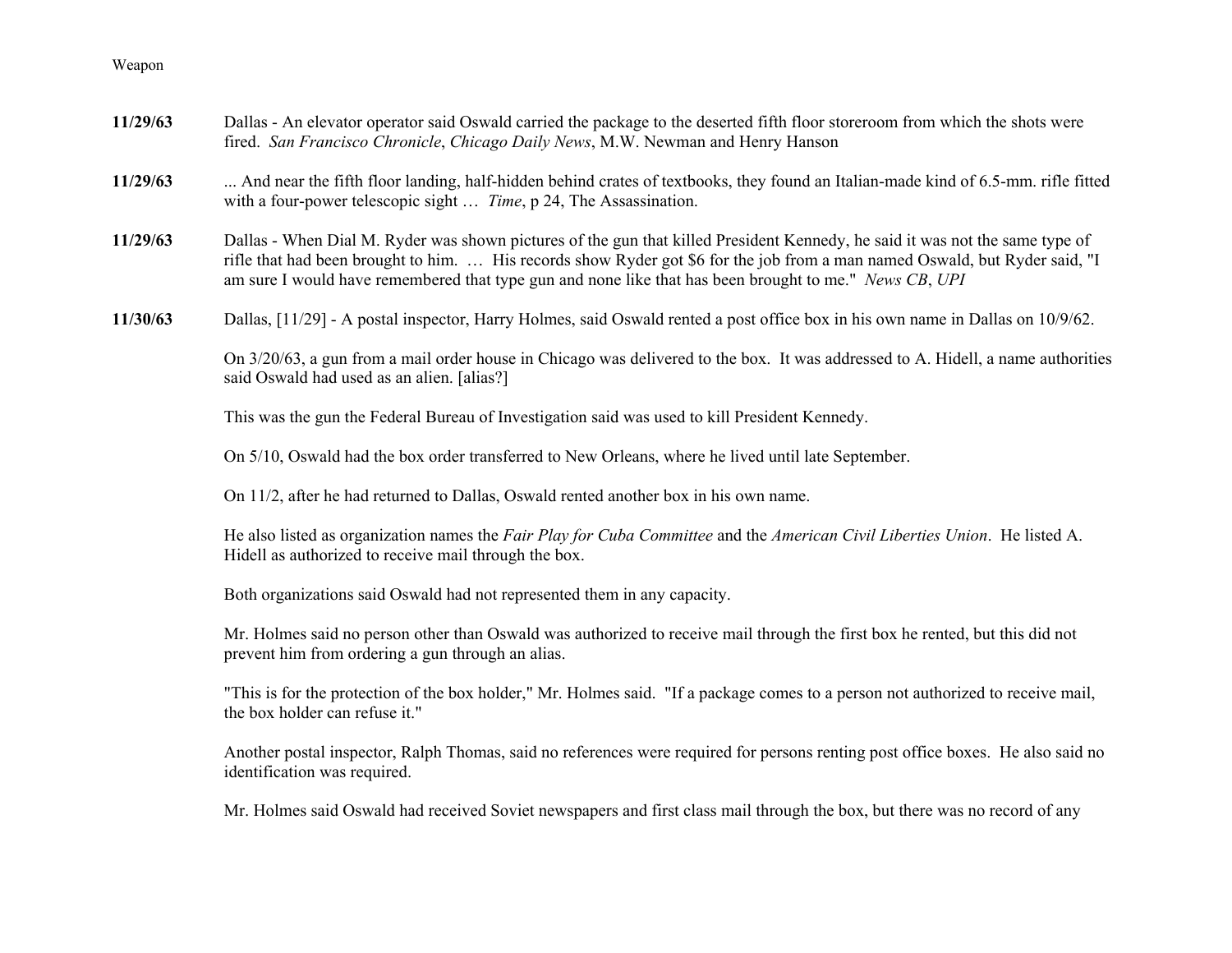packages other than the rifle.

He said the box was still listed in Oswald's name at the time of the assassination. *Special New York Times*

- **12/6/63** ... Once Marina found a carbine wrapped in a blanket and hidden in the Paines' garage. It was Oswald's. He had bought it from a Chicago mail-order house on 3/20, along with a fair-power telescopic sight. He had paid \$19.95 for gun and sight and had instructed a gunsmith, located near the Paine home, not only to mount the scope but to sight the weapon for him [cost; \$6]... *Time*, *The Man Who Killed Kennedy*, p. 33b
- **12/6/63** Oswald's wife seems to have been generally ignorant about his activities and particularly about his assassination plot. When police officers came to ask her, after the shooting, whether her husband had a gun, she said he had, led them to the place where Oswald usually kept his carbine - and gasped, as they did, to find that it was not there and that she had hopelessly incriminated her husband. *Life- Memorial Edition*
- **12/7/63** Washington - At the time of the Walker shooting, Dallas police reported the bullet was from a .30-06 caliber rifle. The weapon apparently used to kill Mr. Kennedy was an Italian 6.5mm weapon, equivalent to about .270 caliber. *San Francisco Chronicle*, *UPI*, *AP*
- **12/7/63** Dallas, [12/6] - An Italian-made Mannlicher-Carcano rifle, a 1938 model of 6.5mm caliber, was received by Oswald at his Dallas Post Office box on 3/20. [No attribution.], *New York Times*, Joseph A. Loftus
- **12/7/63** Washington - The gun was described as an Italian-made military carbine called a Mannlicher-Carcano, a bolt-action, six-shot, clip-fed rifle of 6.5 mm. [25 caliber] bore. It was equipped with a four-power telescopic sight.

… Milton P. Klein, president of *Klein's Sporting Goods*, a Chicago mail order firm, confirmed 11/24 that it was his firm which sold the rifle that was identified as Oswald's.

Klein said a copy of the sales slip [date of order] showed it was shipped to Dallas in 3/63. The total bill was \$19.95 - \$12.78 for the rifle and \$7.17 for the scope.

The FBI said it was sent to a Dallas post office box rented by Oswald. The box was rented in the name of "A. Hidell." The gun arrived 3/20. *AP*, J. W. Davis

**12/7/63** Dallas, [12/6] - The Oswald rifle was a distinctive bolt-action type that required special military ammunition. New York Times, Joseph A. Loftus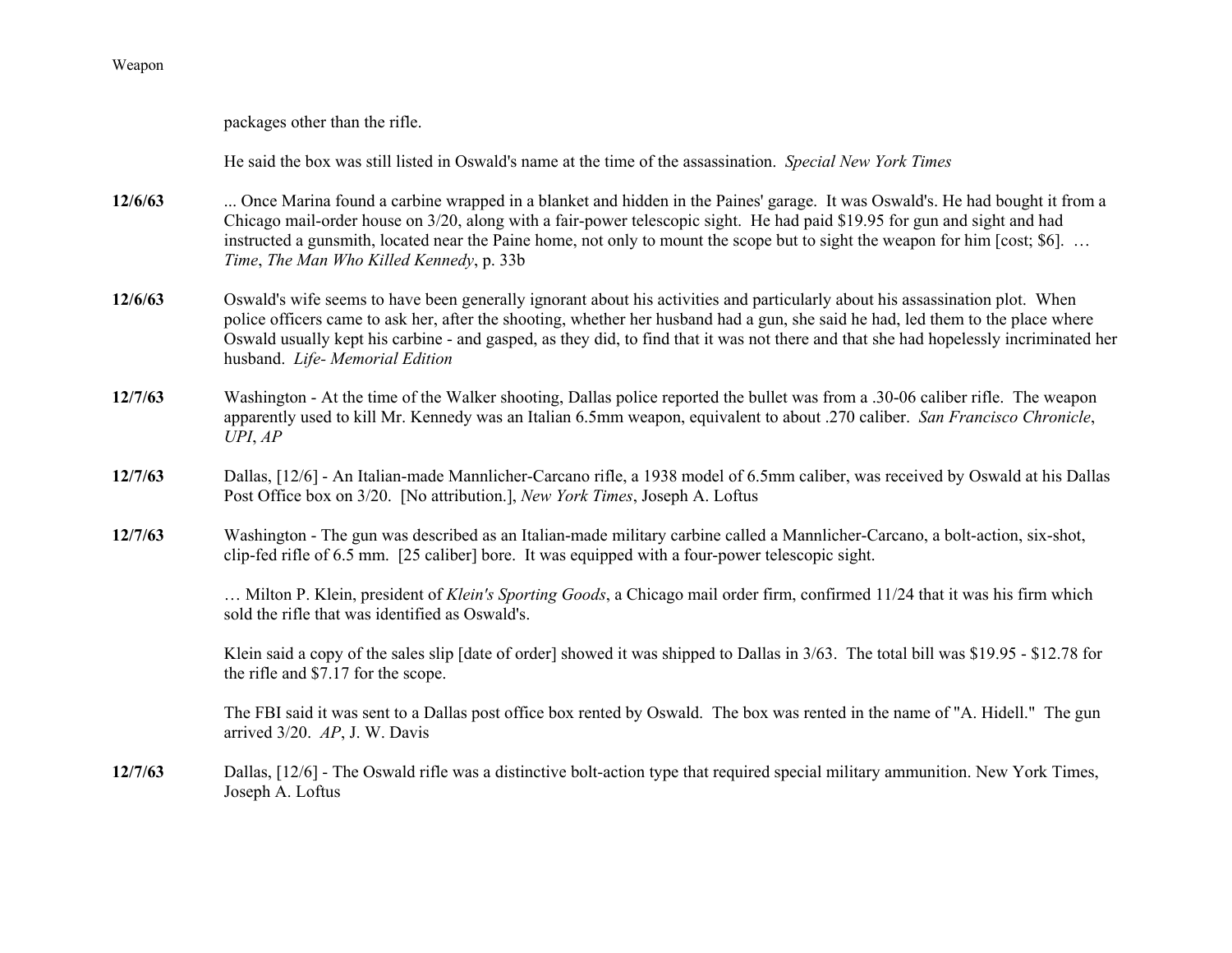| 12/7/63  | Washington -- long feature roundup on weapon, repeats basic features of the FBI version. AP, J.W. Davis                                                                                                                                                                                                                                                                             |
|----------|-------------------------------------------------------------------------------------------------------------------------------------------------------------------------------------------------------------------------------------------------------------------------------------------------------------------------------------------------------------------------------------|
| 12/7/63  | Dallas - The assassin rested his 6.5-mm six-shot rifle on a stack of boxes at the half-opened sixth-floor window in the southeast<br>corner of the book building.  The rifle barked once. Then twice more.                                                                                                                                                                          |
|          | The assassin dashed to the opposite corner of the building and tossed the rifle behind a stack of boxed basic readers. AP, p:39<br>p.m. CST, Jules Loh                                                                                                                                                                                                                              |
| 12/11/63 | Washington $[12/10]$ - Brown threads caught on an assassin's rifle helped to weave what the FBI considers a conclusive case<br>against Lee Harvey Oswald                                                                                                                                                                                                                            |
|          | Government sources disclosed  that the threads, identified as from Oswald's shirt, were found snagged in the mechanism of the<br>Italian-made bolt action rifle which also bore his palm print. San Francisco Chronicle, AP                                                                                                                                                         |
| 12/14/63 | Lee Oswald slipped out of the building, his absence noticed only after police took a roll call of all building employees. The police<br>then broadcast an alarm: "Unknown white male,-30, slender build, 5-6, 160 pounds, thought to be carrying a 30-06 or 30-30<br>rifle." Saturday Evening Post, Ben E. Bagdikian, p. 26                                                         |
| 12/20/64 | Washington - The bullet that killed President Kennedy may have ricocheted off the President's automobile before striking him on<br>the back of the head, an expert on wound ballistics said yesterday.  Or the assassin may have used soft-nosed, incompletely<br>jacketed hunting-type bullets in an effort to produce maximum size wounds, Dr. James Beyer said.                  |
|          | Dr. Beyer, a pathologist at Arlington, VA., hospital who formerly was with the Army Surgeon General's office [wrote the section<br>on wound ballistics in the Army's official medical history of World War II], is not connected in any way with the Kennedy case.                                                                                                                  |
|          | But he said that these possibilities concerning either the course or character of the fatal bullet appear to offer about the only<br>satisfactory explanation for the extent of the President's lethal wound as described by Dallas doctors who attended him minutes<br>after the shooting - and by a reliable source familiar with findings of a still-unannounced autopsy report. |
|          | Dr. Beyer also had this to say: "I'm still surprised at the reported size of the head wound if a normal, completely jacketed,<br>military type bullet was used - and if it did not strike some object, such as a portion of the President's limousine, before hitting the<br>President's head."                                                                                     |
|          | Ordinarily, he said, a military-type bullet, if fired from a range of about 100 yards as the fatal bullet apparently was, would cause                                                                                                                                                                                                                                               |

only a relatively small wound at the point of entry, and would not necessarily cause extensive damage inside the skull. In contrast, he said, a soft-nosed hunting-type bullet - whose soft nose tends to "mushroom out" after striking' a target - would cause a head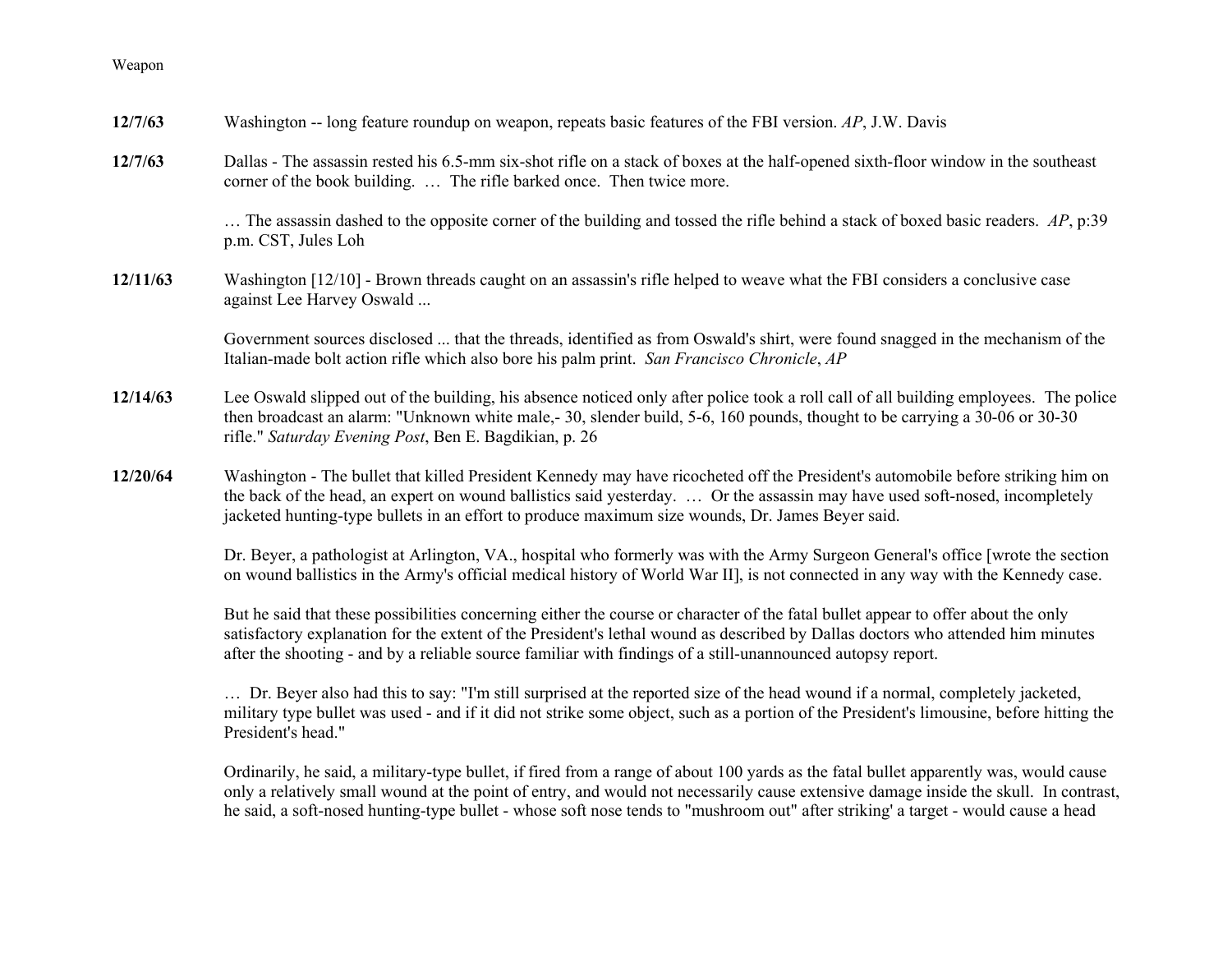wound of the devastating type described even though the initial entrance wound was not large. Also, he said, if an ordinary military-type bullet was used and "just grazed" a portion of the limousine before striking the President - without losing much of its energy - the slight instability imparted to the missile by the ricochet could have resulted in the large wound described. *San Francisco Chronicle*, *AP*

**12/21/63** ... First press accounts quoted various members of the Dallas police force as saying the assassin's weapon was a .30 caliber Enfield and a 7.65mm Mauser. One Secret Service man said he thought the weapon was an "army or Japanese rifle" of .25 caliber. The same accounts reported that the rifle was found on the second floor of the building by a window, in the fifth floor staircase, by an open sixth-floor window, and hidden behind boxes and cases on the second or sixth floors.

> It was not until the FBI said it had discovered that Oswald had purchased an Italian-made 6.5mm rifle from a Chicago mail-order house that the confusion was dispelled. Then all accounts and all sources agreed: The former .30 caliber Enfield-7.65 Mauser was not a 6.5mm Italian made rifle with a telescopic sight. It was also at this time that all sources began agreeing that the gun had been found on the sixth floor – though some still held out for the open-window location, while others argued for the buried-behind the-boxes theory. ... *The New Republic*, *Seeds of Doubt*, by Jack Minnis and Staughton Lynd. [p. 5 of typed copy]

**12/21/63** $\ldots$  Powledge's story of the 25<sup>th</sup>, quoted above, states that the stretcher bullet and the fragmented bullet matched bullets fired by FBI men from the rifle found inside the building. The rifle [identified variously as an Enfield and a Mauser] was found early in the afternoon of 11/22. So were the two bullets. They were in the possession of the Dallas police and the FBI presumably, from then on. Sometime on 11/23 the rifle became a Mannlicher-Carcano. Is it the custom of Italian rifle-makers to leave their names off their products, so that they cannot be identified immediately? We don't know.

> We do know that the more damage done to the surface of the bullet the more dubious becomes the accuracy of laboratory comparison with other bullets to determine which gun of a given make it was fired from, even if the make of the gun can be determined. Thus the identification of the gun that supposedly fired the assassination bullets seems to rest primarily, not en the fragmented bullet, but on a bullet allegedly found by a Secret Service man on a stretcher in *Parkland Hospital*, Dallas, after the President was shot.

> It is not clear at this point just where this bullet came from and how it came to be on "a stretcher." *The New Republic*, *Seeds of Doubt*, by Jack Minnis and Staughton Lynd. [p. 5 of typed copy]

- **1/64** p. 16, lists unanimous initial reports by various press reporters that the weapon was a Mauser. *The Minority of One*, pp. 16-23, article by Eric Norden
- **1/3/64** Ed Wallace of *World Telegram* bought 20 bullets, fired them in an open field; only 3 went off; 17 duds. A friend of Lane's at *ABC- TV* said someone there fired 12 rounds; only 3 went off. This ammunition goes back to 1936 and even to World War I and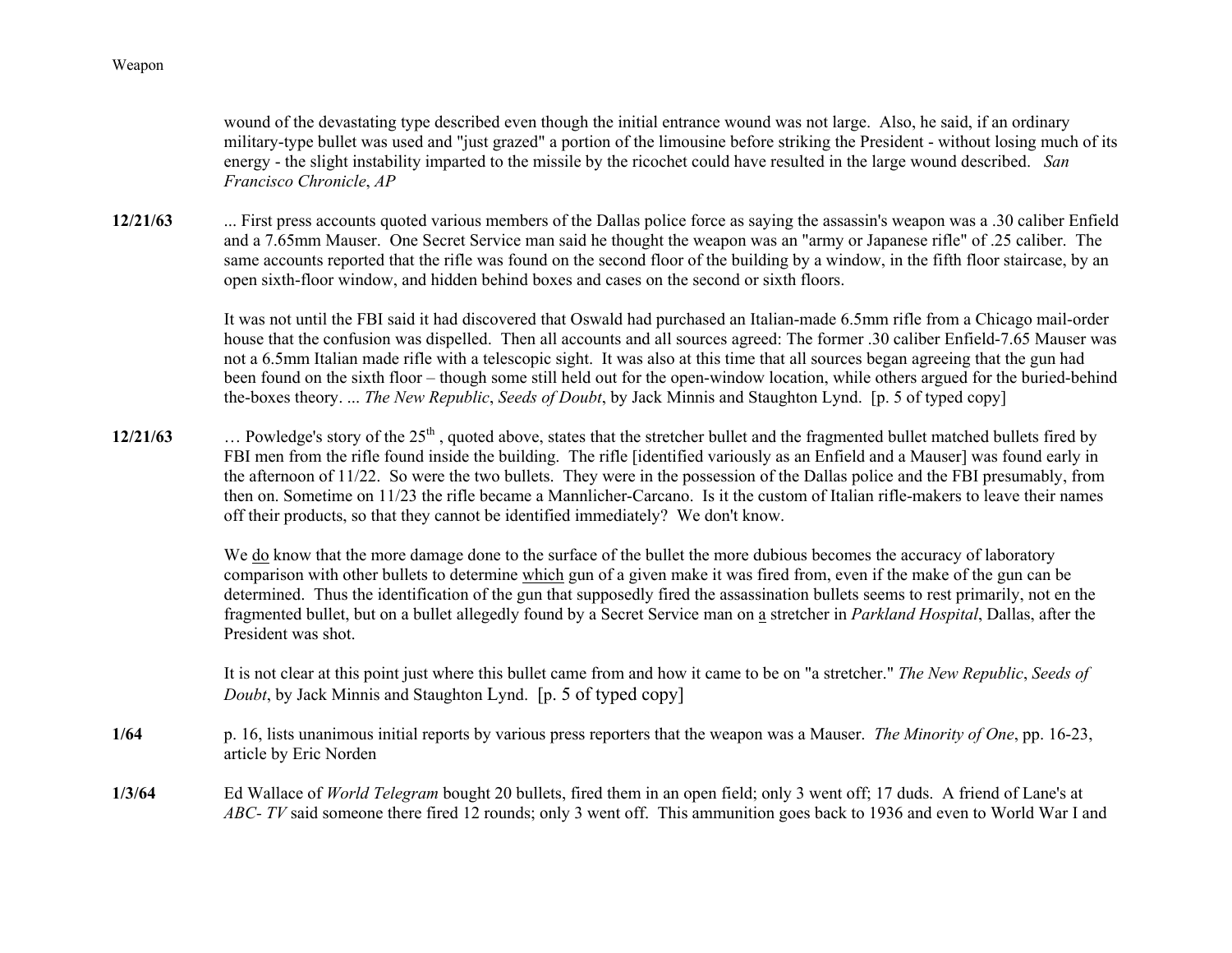|         | is very unreliable. Radio interview of Mark Lane by Chris Koch and Robert Potts, WBAI, New York; no date. From notes made<br>when tape broadcast by KPFA, Berkeley, 1/3/64                                                                                                                         |
|---------|----------------------------------------------------------------------------------------------------------------------------------------------------------------------------------------------------------------------------------------------------------------------------------------------------|
| 1/3/64  | The clerk handled the rifle, for the television cameras, without gloves, before the FBI or anyone else had chekcked it for<br>fingerprints. Radio interview of Mark Lane by Chris Koch and Robert Potts, WBAI, New York; no date. From notes made when<br>tape broadcast by KPFA, Berkeley, 1/3/64 |
| 1/3/64  | Wade had the weapon for 7 hours; said it was a German Mauser. Next day FBI said it was an Italian carbine. After this Wade<br>stated for the first time it was an Italian gun. Lane Interview                                                                                                      |
| 1/9/64  | Mrs. Paine did not know that Oswald owned a rifle. [Further investigation led me to the inescapable conclusion that he did own a<br>rifle and that the rifle was in all likelihood store while wrapped in a blanket, in the Paine garage in Irving.] National Guardian,<br>Mark Lane               |
| 2/7/64  | Washington, [2/6] – [From text of prepared statement issued by Earl Warren, at the conclusion of Marina's testimony:]                                                                                                                                                                              |
|         | Mrs. Oswald has identified the rifle that was found on the sixth floor of the Texas School Book Depository Building in Dallas<br>immediately after the assassination as the one which her husband kept at their home prior to the assassination. New York Times,<br>William M. Blair               |
| 2/8/64  | "Marina Oswald has been brainwashed by the Secret Service. cShe was held incommunicado for eight weeks, and knows nothing<br>that has not been told to her by Secret Service agents.                                                                                                               |
|         | "Among other things, she told the Dallas police on Friday, 11/22, that the rifle shown her was NOT her husband's rifle. Cross-<br>examination would bring this contradiction out in an open hearing." NCB, George Dushek, account of Mark Lane press<br>conference.                                |
| 2/11/64 | Washington -- Mark Lane  told newsmen that Oswald's young widow, Marina, originally failed to identify the presumed<br>assassination weapon as belonging to her husband.                                                                                                                           |
|         | Lane  said he was able to state that the mother [Marguerite]  gave the commission this testimony:                                                                                                                                                                                                  |
|         | -- That on the afternoon of 11/22, a few hours after the assassination in Dallas, the young widow was confronted in Dallas police<br>headquarters with the Italian-made carbine found  where Oswald worked;                                                                                        |
|         | -- That upon returning home, the young woman told her mother-in-law that the police had asked her whether Oswald had owned a                                                                                                                                                                       |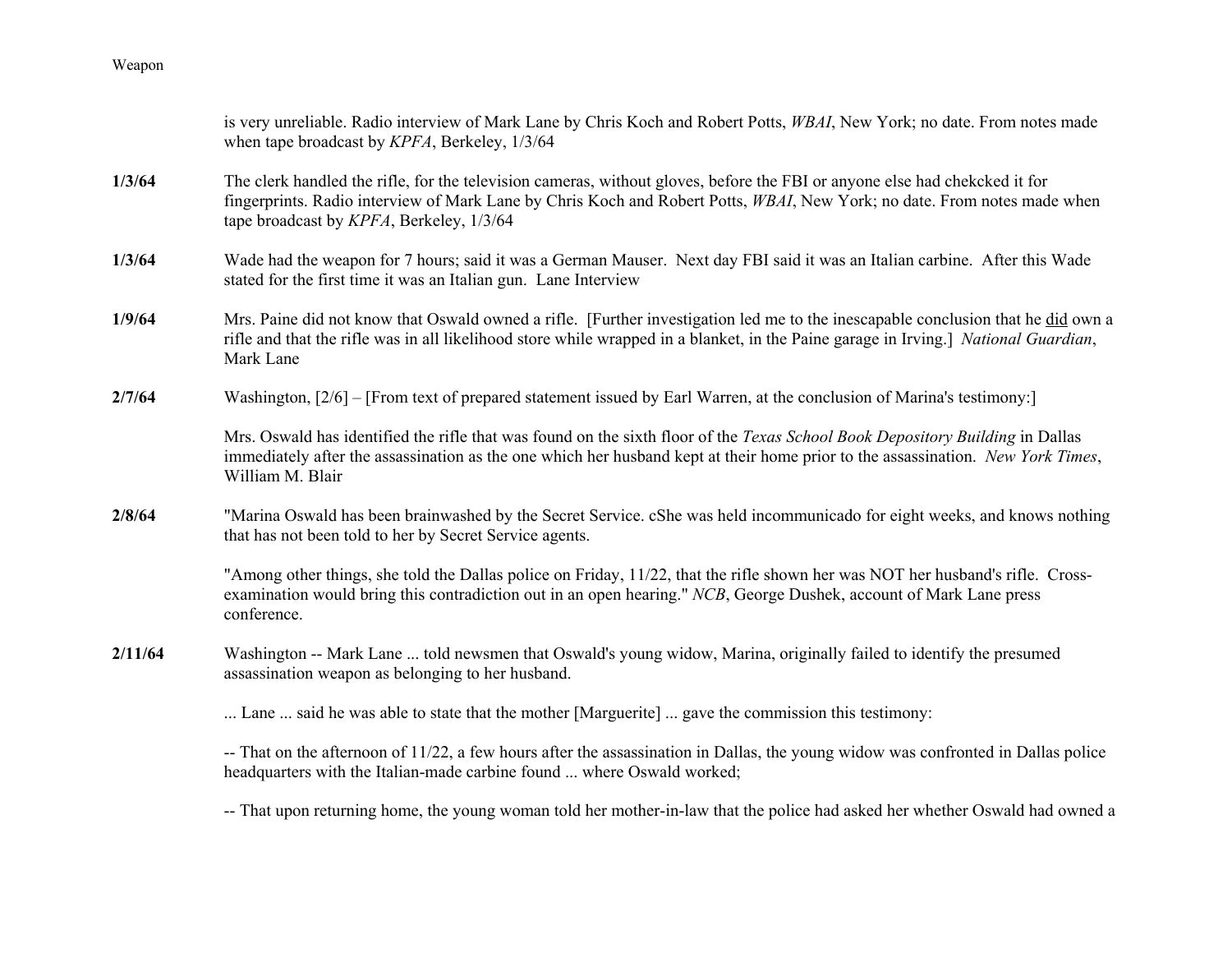gun, and that she had replied: "mama, I told them the truth, I told them yes;"

-- That Marina then was asked whether the gun in police hands was her husband's, and that she replied: "Mama, I told them I did not think so because it did not look like Lee's gun."

... Noting that [Marina] ... testified last week that the presumed assassination weapon was in fact the rifle which Oswald purchased by mail last March and kept in their home, Lane said the discrepancy between that testimony and her earlier words to her motherin-law indicated she had been "brainwashed."

"That was the only evidence that would be admissible in court," he said.

"The testimony today, therefore, tends to weaken the only valid testimony given by Marina and tends to show what her impression was when it was freshest. It indicates that there has been a classical example of brainwashing." *AP*, 6:33 p.m. CST, Sterling Green

**2/19/64** A secret photograph showing Lee Harvey Oswald holding the gun with which he is believed to have assassinated President Kennedy was revealed yesterday.

> … The photograph was obtained by reporter Gene Roberts of the *Detroit Free Press* and published by that newspaper without further explanation as to its source.

… It is believed that the snapshot was taken sometime in April of 1963 by Oswald's wife, Marina. *San Francisco Chronicle*

**2/19/64**Yesterday, Dallas police added a new piece of evidence to the case already built up around the Oswald carbine.

> A ballistics test report indicated that the same weapon was used in the unsuccessful sniper attack on former General Edwin Walker.

The report was made public by Chief Jesse Curry and Chief of Detectives M.W. Stevenson. Stevenson said points of comparison of the slug which missed General Walker match fragments of the bullets which took the President's life.

"The ballistics report cannot be final or conclusive," Stevenson said. "But generally the comparison points of the slugs were good." *San Francisco Chronicle*

**2/27/64** Report on article by Auguste Marcelli, correspondent for Italian magazine *L'Europeo*. Marcelli wrote of interview with Milton Klein, in which Klein said it would not have been necessary to have had a telescopic sight mounted on the rifle shipped to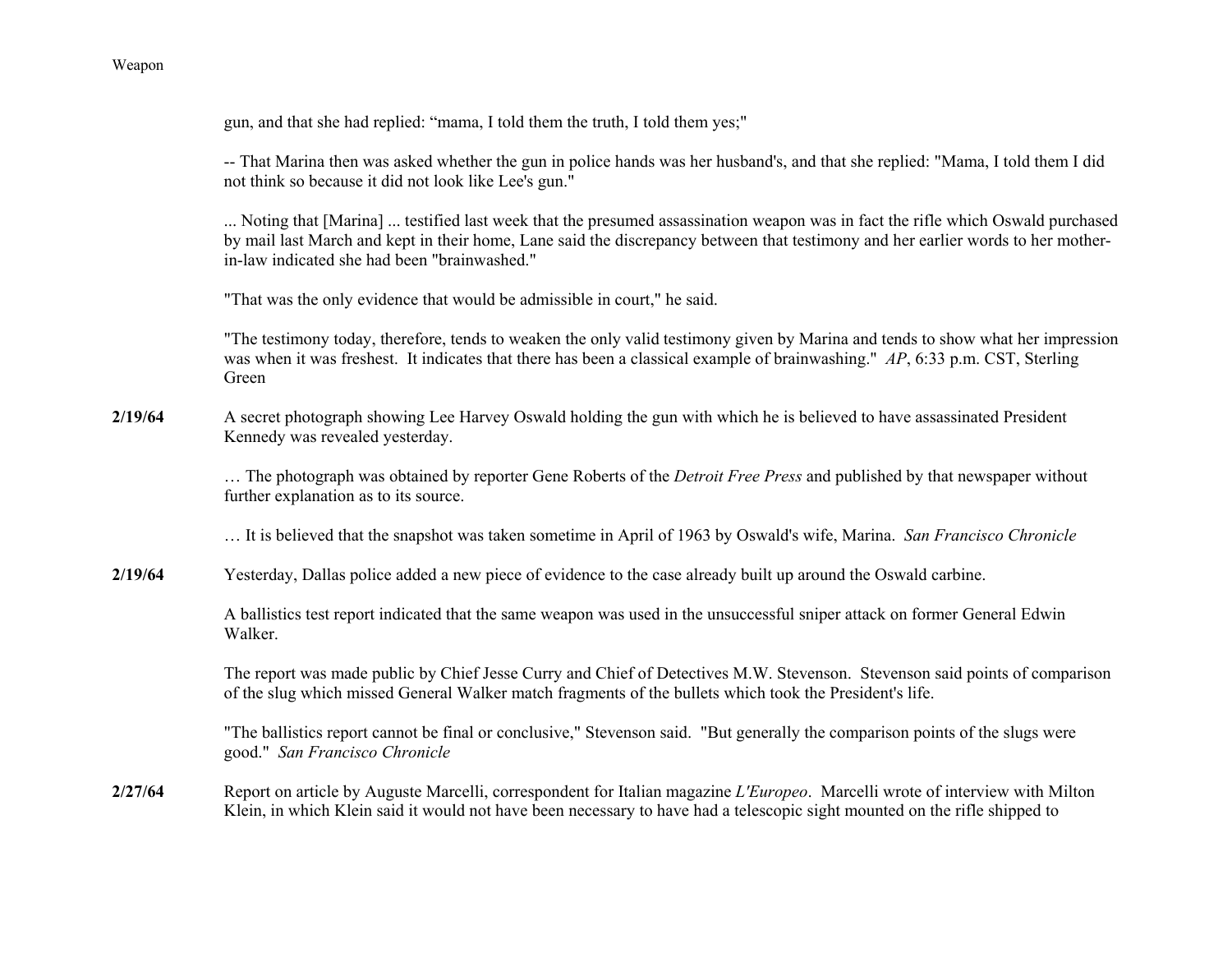**3/64**

**3/64**

**3/64**

"Oswald", since it was shipped "with the telescope already mounted and with boles for the screws already drilled." He had already given this information to the FBI, "but it doesn't seem to me that they gave it much importance." Marcelli quotes Klein as having said "the FBI has warned me to keep my trap shut." *National Guardian*, Jack A. Smith [See Marcelli interview, *LA Free Press*, 6/21/68] On 12/8, the *New York Journal American* published a "step by stealthy step" account of the assassination ... by Gene Roberts originally published in the *Detroit Free Press* and then syndicated to various other newspapers across the country. Somewhere in the middle of that story, the following lines appeared: "The storage room seemed made to order for an assassin. It was, cluttered with rows of book cartons, some of them in stacks six feet high. Five depository employees had worked in the storage room until noon, covering its floor with plywood. ... " … since it now ... appears that Oswald could not, because of the exceptional activity going on there all morning, have used the convenient hiding places of the sixth floor, where did he keep his rifle from sight until noon? When did he take it out from where he had hidden it? How did he get it to the sixth floor window in time for the murder without being seen? *Commentary*, Leo Sauvage The rifle which killed President Kennedy, as all the world has been told, was a Mannlicher-Carcano 1938. As is well known by now, European experts - including technicians of the *Beretta Company* which manufactured it and Italian army instructors who used it during World War II - say that this type of rifle does not lend itself to three accurate shots within five or six seconds. Other experts - in Sweden and the United States - disagree. But practically every expert who thinks it possible for such a rifle to achieve so high a degree of rapid-fire accuracy also says that it would require a crack shot, one who was intimate with the weapon and was practicing on it constantly. *Commentary*, Leo Sauvage There is also the .38 revolver which, according to the Dallas authorities, Oswald used to kill Officer Tippit and with which he later tried to kill Officer MacDonald in the movie theater. While many things, true and false, have been said about the Italian rifle, no evidence whatever connected with the .38 has ever been given to the press. If the official investigators have tried to trace its origins, they have told us nothing about the results of their efforts. Nor have they ever established it as a fact that Oswald carried a revolver, or even owned one. It is true that on ... 11/26, Captain Fritz suddenly "revealed" to newsmen … that Oswald had confessed to ownership of the .38. This confession had never been mentioned before, not even by ... Wade [whose press conference was held on the evening of Oswald's death], and like several other "revelations" in the case, it was soon to drop out of mention again - presumably because the Dallas authorities realized that the world would be reluctant to accept Captain Fritz's belated word for a confession Oswald allegedly made during the two days of his interrogation by the police without benefit of counsel.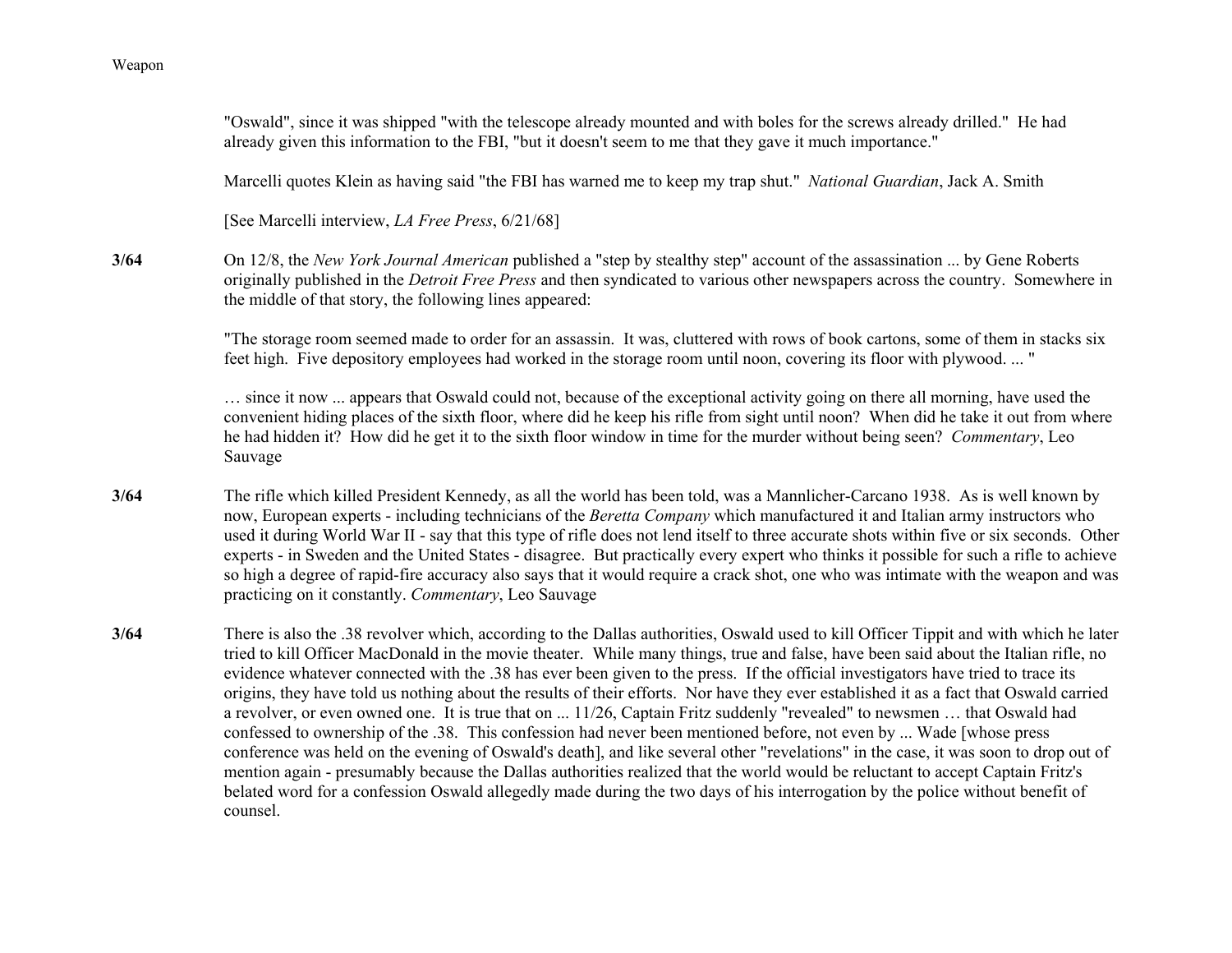… The housekeeper, Mrs. Earlene Roberts, did indeed see him take the jacket, but she saw no revolver. [She had, by the way, never noticed a revolver or a holster in his room, though the police claim to have found an empty holster there when they first searched the premises on Friday afternoon.] *Commentary*, Leo Sauvage

**3/64** From the very beginning there had been some question about the rifle with the telescopic sight because of the price Oswald was said to have paid for it. Every newspaper in the world had already dozens of times mentioned the \$12.78 second-hand rifle used to kill John F. Kennedy, when a reproduction in the *New York Times* of the *Klein's Sporting Goods* ad showed that \$12.78 was the price of the "6.5 Italian Carbine" without telescopic sight [item No. C20-1196]. The same rifle "with brand new 4 X scope" was listed as costing \$19.95 [item No. C-20-750]. Besides, Oswald would also have had to buy item No. #20-751 ["6.5mm. Italian military ammo, 108 rds"] which, together with a free 6-shot clip, amounted to another \$7.50. Captain Fritz, in answer to questions, said that the announcement of the price as \$12.78 had been an error, and that Oswald received the gun "fully equipped, you bet." Mr. Milton P. Klein, President of *Klein's Sporting Goods* in Chicago, confirmed that the rifle sent to Oswald's P.O. Box in Dallas under the name of A. Hidell was the \$19.95 item with telescopic sight. Mr. Klein did not mention the ammo. Neither did Captain Fritz, and it may be noted here, as another curious detail of the case, that while the search conducted in Irving as well as in the North Beckley Avenue rooming house in Dallas produced a great number of letters, photographs, and other documents, not a single 6.5mm bullet was ever announced as having turned up. *Commentary*, Leo Sauvage

**3/64** According to the cashier of the *Texas Theater*, there were perhaps twenty people in the audience when the police entered, and ... they switched on the lights. Thus some twenty people ... watched the arrest of a man whom they were later told was the assassin of President Kennedy.

> … Yet no witnesses have been brought forward to testify that Oswald was carrying a gun when he was arrested. What is even more disturbing, no witnesses have come forward on their own to testify to the gun. For it is hard to imagine that some, at least, of the, twenty moviegoers who had just had the adventure of their lives would not rush forward to tell the story of how Lee Harvey Oswald tried to shoot his way out of the theater. It is, however, possible to imagine that some of these twenty residents of the Oak Cliff section of Dallas, having seen no revolver in the hands of Oswald, might hesitate to stick their necks out by contradicting the police. *Commentary*, Leo Sauvage

**3/2/64** ... Then three weeks ago a *Life* photographer received an anonymous phone call, offering him exclusive shots of Oswald [including one of him holding a rifle]. The photos apparently had been collected by police officials during the investigation, and the best guess was that some official source had passed them on to the seller. *Life*'s lawyers decided against buying them on the ground that the documents actually belonged to Marina Oswald and that she could sue. The photographer then went to James Martin, an ex-motel manager and Marina Oswald's business adviser, seeking the originals. Martin had the photo of Oswald and the rifle and sold exclusive North American rights to *Life* for less than \$5,000.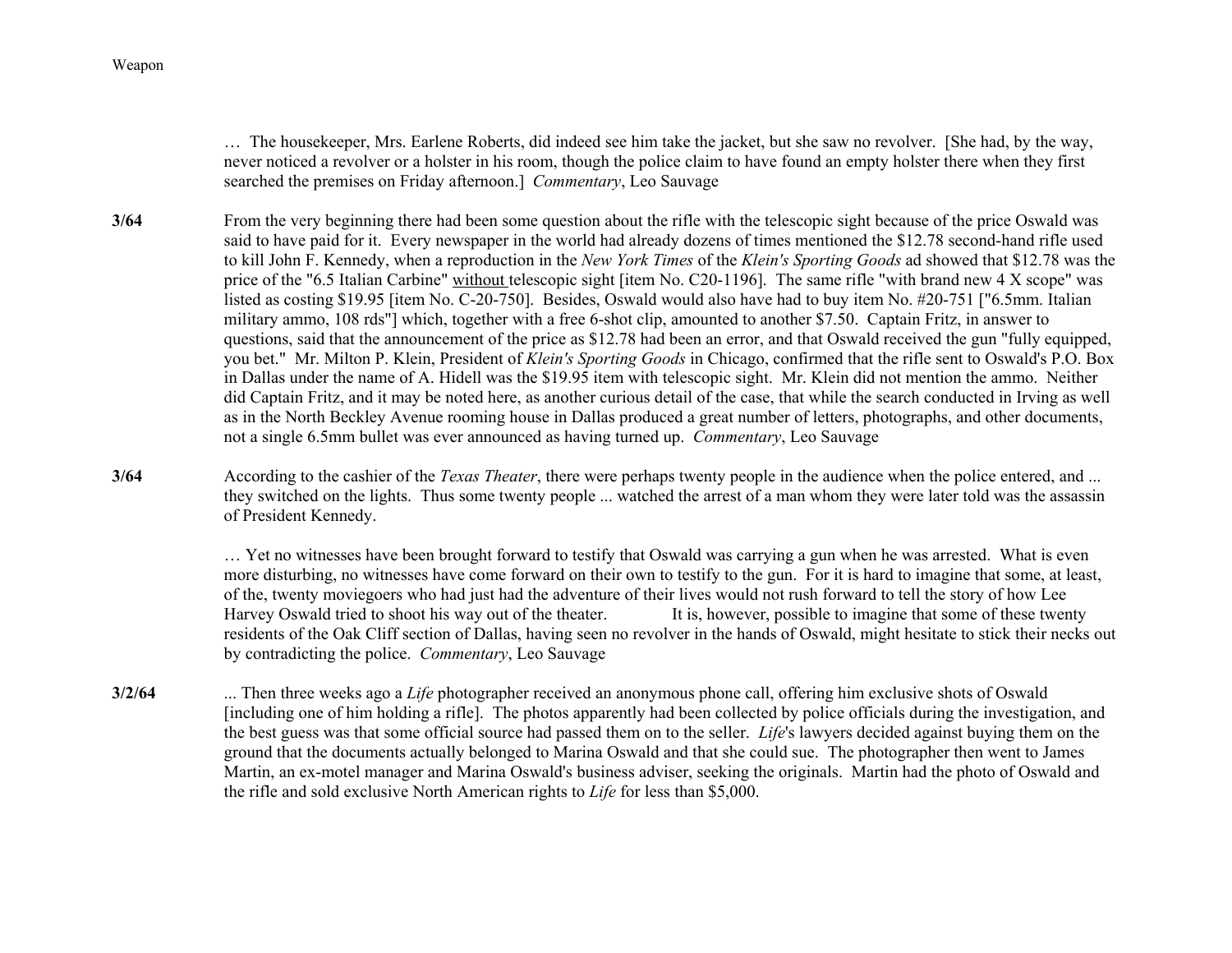Unfortunately for *Life*, at least two other packets of Oswald photos were subsequently being circulated [but not by Martin]. Gene Roberts, an enterprising 30-year-old reporter for the *Detroit Free Press*, decided to go after them and managed to buy some twenty photos [including the one *Life* had bought for only \$200. The *Free Press* rushed the Oswald - with -rifle picture onto its front page early last week and then turned it over to the *Associated Press* -- on the day that *Life* hit the stands with the some photo on the cover.

By the weekend, attorneys for *Life* and Marina Oswald were both talking about legal action against the *Free Press*, and Oswald's mother was thinking of suing *Life* on the astounding ground that the magazine's story was "inaccurate" and that the front-page photo may have been her son's head superimposed on somebody else's body. "The legs," she said, "do look very long." *Newsweek*, p. 80 *A Big Sale*

- **3/4/64** It is interesting to note that the name of O. H. Lee, an alias, was released immediately, although some investigation was required to secure that alias; but the name A. Hidell was not released as an alias until after the FBI report was made indicating that Oswald had purchased a rifle under that name, although that alias, if the District Attorney's office is being frank with us in the description of how they determined that alias, that alias was known to the District Attorney's office at the moment of Oswald's arrest and search. Lane testimony before Commission, p. 5
- **3/4/64** p. 1 Testimony on photo of Oswald with rifle, and refusal of *AP* to supply glossy print and information on original source of picture. Quotes "Mr. Dirkson" of *Photo Desk*, *AP*, New York: "This is not a normal picture, and this is not the normal situation." *AP* had previously supplied other pictures to Mr. Lane. Mark Lane's testimony before Warren Commission
- **3/4/64 p**. 4-5 Description of rifle changed from Mauser to Carcano, after FBI report that A. Hidell had ordered Carcano. Alias of A. Hidell not given out by police until after this FBI report although known to them at the time of Oswald's arrest. Another alias, O. H. Lee, had been reported promptly. Mark Lane's testimony before Warren Commission
- **3/4/64** p. 5 - Mr. Rider's employer called all of the Oswalds in the Irving-Dallas community, and was unable to find anyone there who stated they had brought a rifle in to have a telescopic sight mounted during November. Mark Lane's testimony before Warren Commission
- **3/4/64** p. 5 - Lane quoted Milton Klein, owner of *Klein's Sporting Goods Store*, as saying, "The FBI agents told me, ordered me, not to discuss this case." Mark Lane's testimony before Warren Commission

[Klein not called to testify]

**3/8/64**... On his right side tucked beneath his belt was a .38 snub-nosed revolver, a Smith & Wesson ... he were wrestling for that gun ... he suddenly plunged it forward into my chest and pulled the trigger, but my hand over the gun slowed the action of the hammer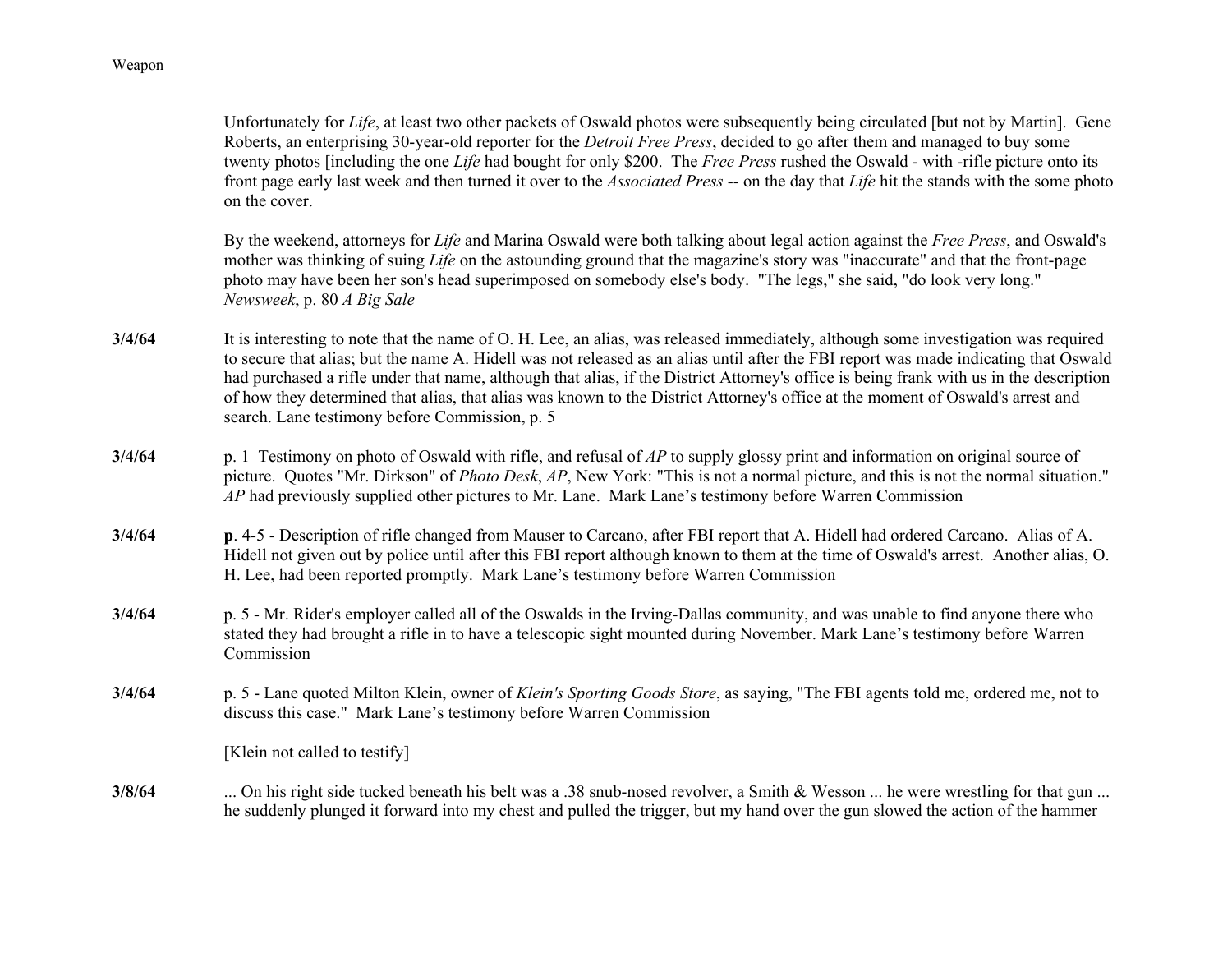|         | and it only dented the primer. I could hear the snap, but no bullet was fired " Parade, [Oakland Tribune] The Man Who<br>Captured Lee Oswald, by Lloyd Shearer. [feature on Officer M.N. MacDonald, his account of capturing Oswald in the Texas<br>Theater <sup>1</sup>                                                                                                                                                                                                     |
|---------|------------------------------------------------------------------------------------------------------------------------------------------------------------------------------------------------------------------------------------------------------------------------------------------------------------------------------------------------------------------------------------------------------------------------------------------------------------------------------|
| 3/16/64 | "There is not a single witness to link Oswald to the crime," Mark Lane said in an interview.                                                                                                                                                                                                                                                                                                                                                                                 |
|         | [Has 9 witnesses who heard shots fired from grassy overpass knoll -- Gonzalez, named as one, denied it.].                                                                                                                                                                                                                                                                                                                                                                    |
|         | Paraffin tests showed Oswald could have fired a revolver, but not a rifle. No nitrates on face.                                                                                                                                                                                                                                                                                                                                                                              |
|         | Claimed photos showing Oswald holding rifle had been "obviously doctored" before printed in newspapers and magazines. Some<br>versions show telescopic sight, others do not, and in any event the rifle shown is not the murder weapon as identified by Dallas<br>police. San Francisco Examiner                                                                                                                                                                             |
| 4/26/64 | Paris -  The first picture originally appeared here last February on the cover of the biggest magazine in Paris, Paris Match,<br>which bought it from Life Magazine. It shows Oswald holding a rifle with a telescopic sight. "The end of the mystery of<br>Kennedy's death," Paris Match boldly proclaimed.                                                                                                                                                                 |
|         | Earlier this month other French papers and magazines published an apparently identical picture of Oswald holding a rifle, but this<br>time the telescopic sight was missing. This picture had been bought from <i>Newsweek</i> . The original source of both pictures was<br>said to have been the Dallas police. San Francisco Chronicle [Chicago Daily News]                                                                                                               |
| 5/9/64  | Mark Lane, in a statement to the <i>Guardian</i> 5/4  said he has learned that a second rifle, not the one attributed to Oswald, was<br>found on the roof of the Texas Schoolbook Depository building the day the President was murdered.                                                                                                                                                                                                                                    |
|         | At one point during their meeting, [Thayer] Waldo [reporter for Fort Worth Star-Telegram] asked Mike Howard [Secret<br>Service agent] whether there was any truth to the story that another rifle was found on the roof of the schoolbook building, a story<br>that had previously been denied. Mike Howard replied: "Yes, we found a rifle on the roof, but it was dropped by a Dallas police<br>officer earlier in the day and he forgot to pick it up." National Guardian |
| 7/6/64  | New York, [7/3] - "The rifle that was found on the sixth floor of the <i>Book Depository</i> Building less than one hour after the<br>assassination is not the same rifle now alleged to be the murder weapon," said Mark Lane                                                                                                                                                                                                                                               |
|         | Lane charged that the Dallas authorities "have switched rifles in order that a rifle allegedly mailed to Oswald's post office box                                                                                                                                                                                                                                                                                                                                            |

in March appeared to be the murder weapon." Lane, who testified before the Warren Commission on 7/2, was permitted to examine the weapon which allegedly was used by Oswald to assassinate President Kennedy.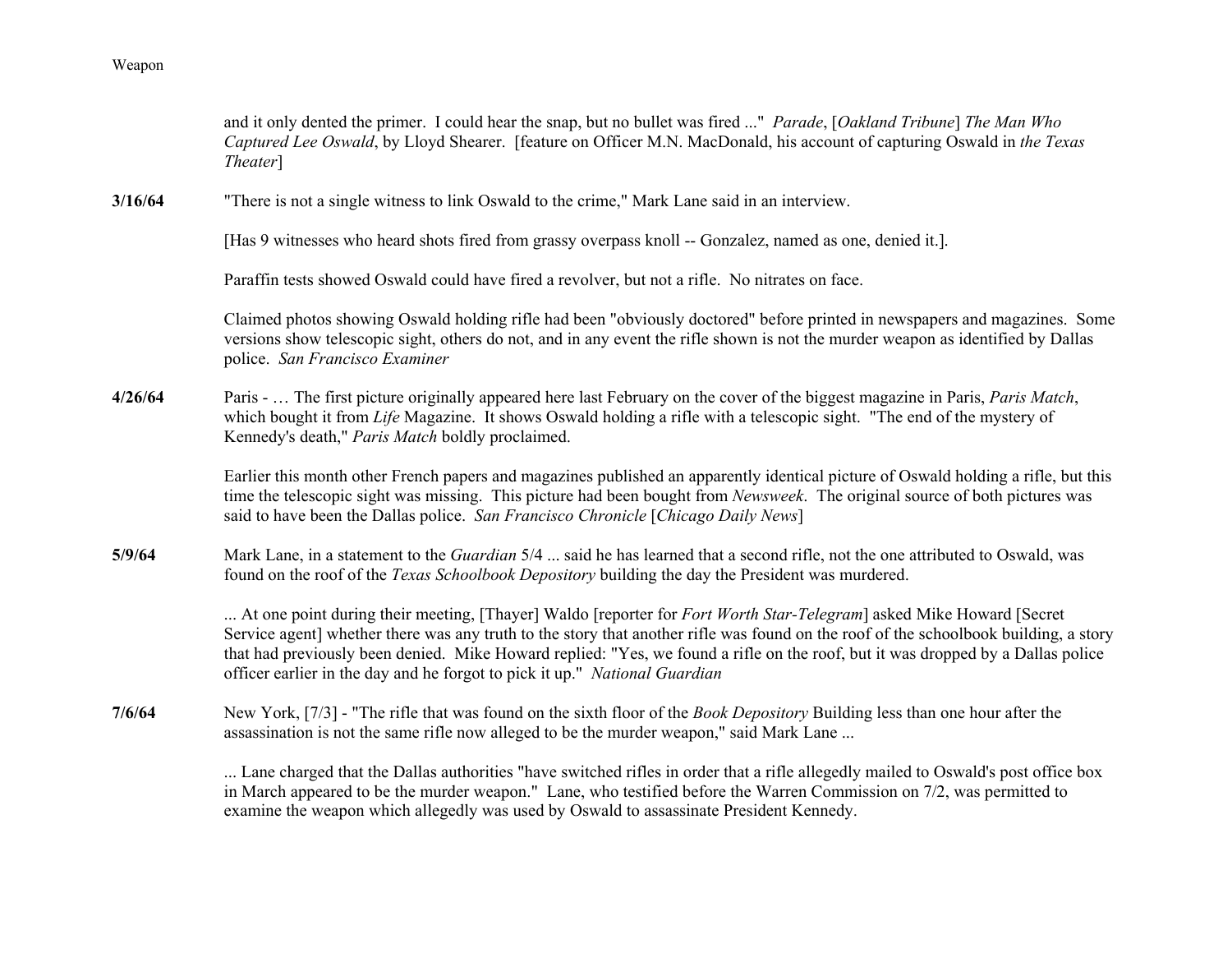During January, Lane revealed that he had in his possession a photostatic copy of an affidavit on file in the Dallas District Attorney's office. That affidavit, signed by a Dallas police officer who found a rifle on the sixth floor of the *Book Depository* Building … contained the sworn statement by the officer that the weapon was a German Mauser, Caliber 7.65. The following day the Dallas District Attorney stated that the murder weapon was an Italian Carbine, Caliber 6.5 and it was the weapon which was discovered on the sixth floor of the *Book Depository* Building and erroneously identified by the officer.

Those defending the official view argued that the officer, after examining the weapon, mistakenly concluded that it was a German Mauser, Caliber 7.65, because it bore no identifying markings. Mr. Lane, in his July appearance before the Warren Commission, while examining the rifle read into the record those markings which appeared on the rifle and which were indelibly engraved thereon in large letters. The markings were: "Made Italy" and CAL 6.5."

"There can be but one explanation," charged Lane, "and that is that the local law enforcement authorities have switched rifles in order to 'prove' Oswald's guilt." News Release, *Citizen's Committee of Inquiry*, New York

- **9/64** Several photographs have been published of the alleged murder weapon, On 2/21, *Life* magazine carried on its cover a picture of "Lee Oswald with the weapons he used to kill President Kennedy and Officer Tippitt." On p. 80, *Life* explained that the photograph was taken during March or April of 1963. According to the FBI, Oswald purchased his pistol in 9/63. The *New York Times* carried a picture of the alleged murder weapon being taken by police into the Dallas police station. The rifle is quite different. Experts have stated that no rifle resembling the one in the *Life* picture has ever been manufactured. *The New York Times* also carried the same photograph as *Life*, but left out the telescopic sights. On 3/2, *Newsweek* used the same photograph but painted in an entirely new rifle. Then on 4/13 the Latin American edition of *Life* carried same picture on its cover as the U.S. edition had on 2/21, but in the same issue on page 18 it had the same picture with the rifle altered. *The Minority of One*, *16 Questions on the Assassination*, Bertrand Russell, p. 7
- **9/64** The only witness produced to show that Oswald carried a rifle before the assassination stated that he saw a brown paper parcel about two feet long in the back seat of Oswald's car. The rifle which the police "produced" was almost 3½ feet long. *The Minority of One*, *16 Questions on the Assassination*, Bertrand Russell, p. 8
- **9/64**[visiting; Dallas in 6/64, Feldman was escorted by Marguerite on a tour of the Oak Cliff area']

 $\ldots$  we went to the rooming house near  $8<sup>th</sup>$  and Neely where Lee and Marina lived at the time [when Marina allegedly locked him in his room to prevent his trying to shoot Richard Nixon] … she went from room to room, pointing out that none of the doors had ever had locks on them.

Before we left, she photographed the fence against which Lee was supposed to be standing when he had his picture taken for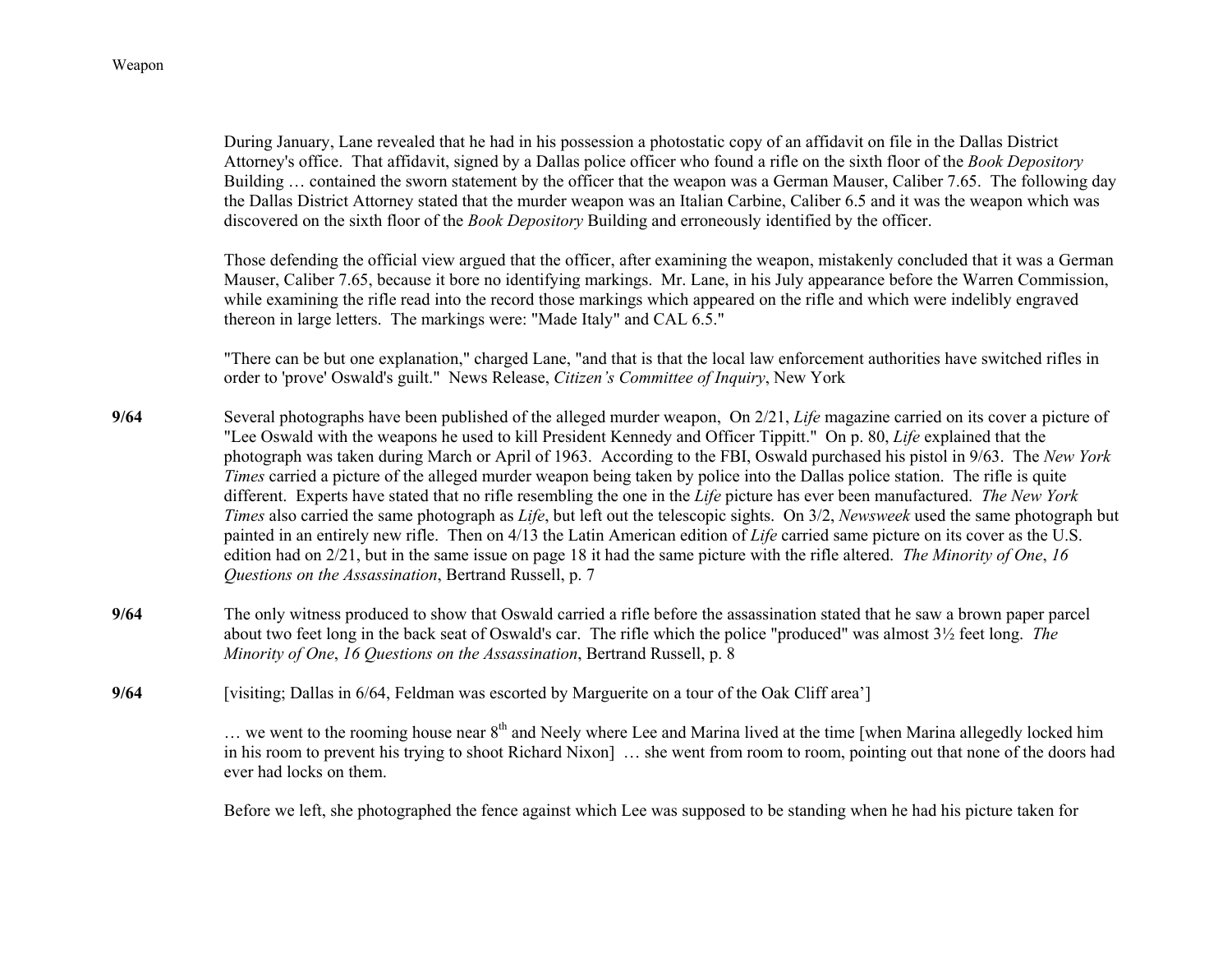future reference, holding a rifle, a gun and a Bolshevik: newspaper. "Look here," she said, and pointed to the bottom of the fence, obviously very different from what appeared on the dubious cover of *Life* ... *The Realist*, p 12. *The Unsinkable Marguerite Oswald*, by Harold Feldman. **9/29/64** Dallas's sense of relief at release of *Warren Report*, including comment, including some by Henry Wade:"... Now I never saw the gun. I wouldn't know a Mauler from a …" *Washington Post*, Laurance Stern **10/64** The affidavit of Seymour Weitzman is the only one in the District Attorney's office, in the terms of the person who found the gun. Affidavit signed 24 hours after the gun was found. Weitzman described it as 7.65 Mauser bolt-action equipped with a 4/13 scope with thick leather brownish-black sling. *Lane-Belli debate*, San Francisco, [at 101' on tape] **10/2/64** Learned from testimony before Warren Commission that Warren Caster, of the *Southwestern Publishing Co*. which has offices in the *Texas School Book Depository* Building, took two rifles into the building before the assassination, according to testimony Roy Truly gave the FBI on 11/22/63. One was a .22 Caster said he had bought for his son, the other a larger rifle Caster said he had bought for deer hunting. Showed them to Truly, who had sighted the larger rifle and then returned it to Caster. Said Oswald may have seen him with the rifle "within the past few days. Warren Report supplements containing the above not released until 11/23/64. *Washington Evening Star* **10/3/64** The rifle, according tb the Warren Commission, is 3 feet 4.2 inches long. … The document published in the Commission report allegedly sent by Oswald to the Chicago firm, in fact, orders another rifle entirely - one two and one-half pounds lighter in weight than the alleged assassination weapon, and 4.2 inches shorter in length and different in terms of two other clearly identified features: the contour of the barrel sleeve and the placement of the hinge for the sling. *National Guardian*, Mark Lane **10/3/64** The Commission ... states that Oswald carried a rifle wrapped in a brown paper bag into the *Book Depository Building* on the morning of 11/22. … The Commission concedes that only one person actually saw Oswald enter the building: "One employee, Jack Dougherty, believes that he saw Oswald coming to work, but he does not remember that Oswald had anything in his hands as he entered the door. No other employee had been found who saw Oswald enter that morning." *National Guardian*, Mark Lane, p, 133**10/3/64** It is plain that a rifle that states so clearly upon its face that it was made in Italy and caliber 6.5, should not ordinarily be described in a sworn statement by a police officer as a weapon of different nationality and different size. The Commission distorted our argument as follows: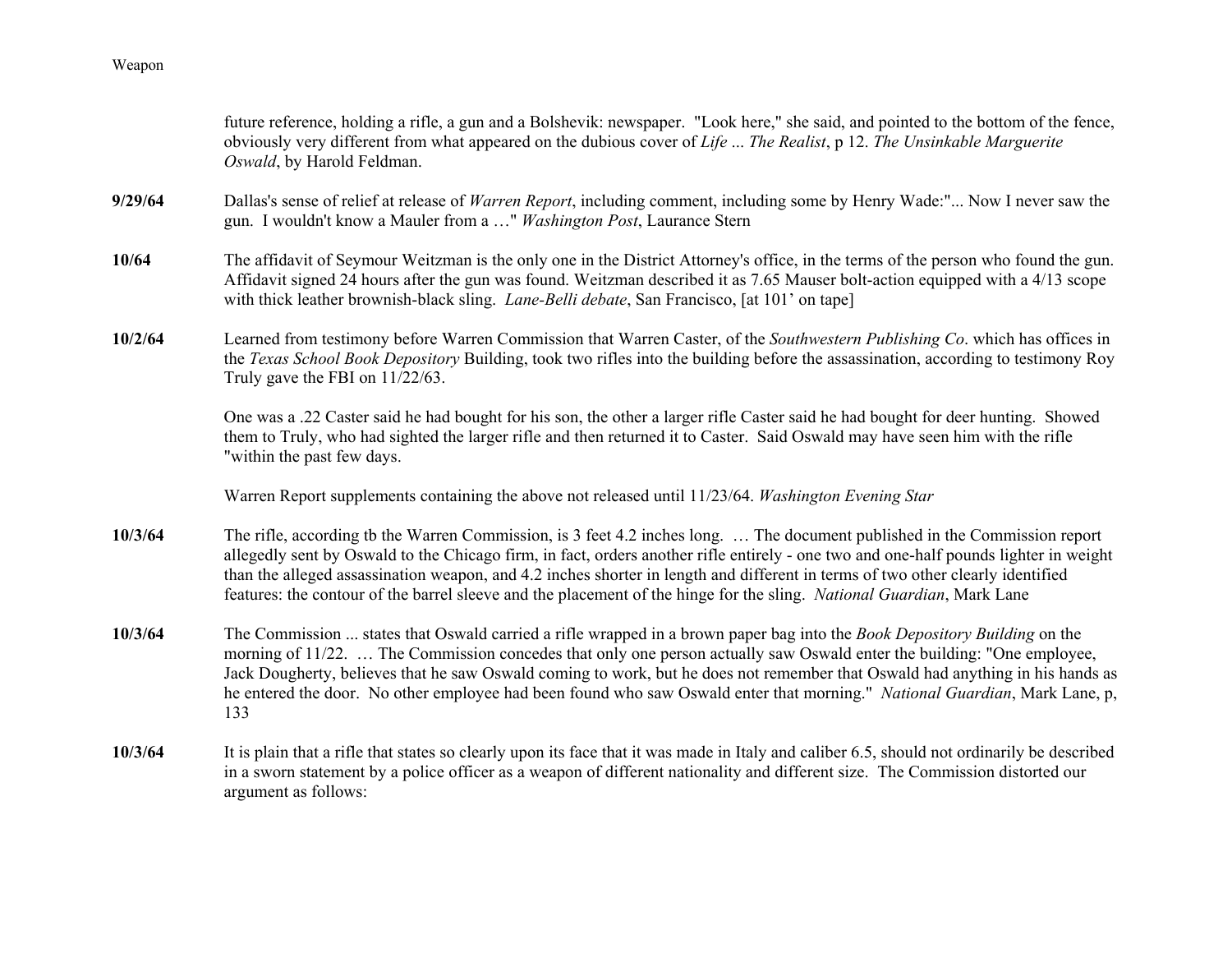"Speculation. The name of the rifle used in the assassination appeared on the rifle. Therefore the searchers who found the rifle on the 6th floor of the *Texas Schoolbook Depository* should have been able to identify it correctly by name.

"Commission Finding. An examination of the rifle does not reveal any manufacturer's name. An inscription on the rifle shows that it was made in Italy" [p. 645]

We, of course, never asserted that the manufacturer's name appeared.

One cannot recall anyone ever having stated that the name appeared on the rifle. The Commission, then, presented a total distortion of a valid point which we presented … *National Guardian,* Mark Lane

- **10/28/64** In its Oct. issue, the authoritative *Mechanix Illustrated* magazine puts the knock on several rifles - the first [and apparently worst] being the Mannlicher-Carcano, which it describes as "crudely made, poorly designed, dangerous and inaccurate*." San Francisco Chronicle*, Herb Caen
- **11/64** In 11/64 Mr, Thomson wrote to the *Western Cartridge Company*, named by the Warren Commission as the manufacturer of the cartridge, cartridge cases and bullet found. Mr. Thomson ordered identical cartridges, listing the exact specifications given in the Report [555/3]. *Western Cartridge Company* replied that the cartridge "is not being produced commercially by our company. At one time this ammunition was produced on a government contract basis and any ammunition being made available on the market today is government surplus."

Mr. Thomson wrote again to ask when the ammunition was manufactured and if it had been made for the United States government or for a foreign government. Reply said "ammunition of this type is not manufactured by our company" and ignored the second half of the question.

*Warren Report* [555/3]: The cartridge is readily available for purchase from mail-order houses, as well as a few gun shops; some 2 million rounds have been placed on sale in the United States. *The Quest for Truth*, George C. Thomson

- **11/64?** Mr. Thomson wrote to *Kleins Sporting Goods*, Chicago, ordering rifle presumably similar to C2766. Date of letter not given. Letter was returned with handwritten note on it, "Sorry! None available." *The Quest for Truth*, George C. Thomson
- **11/9/64** "The authorities in Dallas [ Fritz and Lt. Day] have informed us solemnly that Kennedy was murdered by a Mauser. The men who made this first statement did so after an examination of . the weapon. I believe them. They informed us later that the President was killed by a Carcano. I believe that, also. I am forced to the conclusion that there were two weapons. I deduce that there were two assassins. … *The New Leader*, p. 8 *In Defense of a Theory*, by Thomas G. Buchanan [rebutting criticism by Leo Sauvage in previous issue]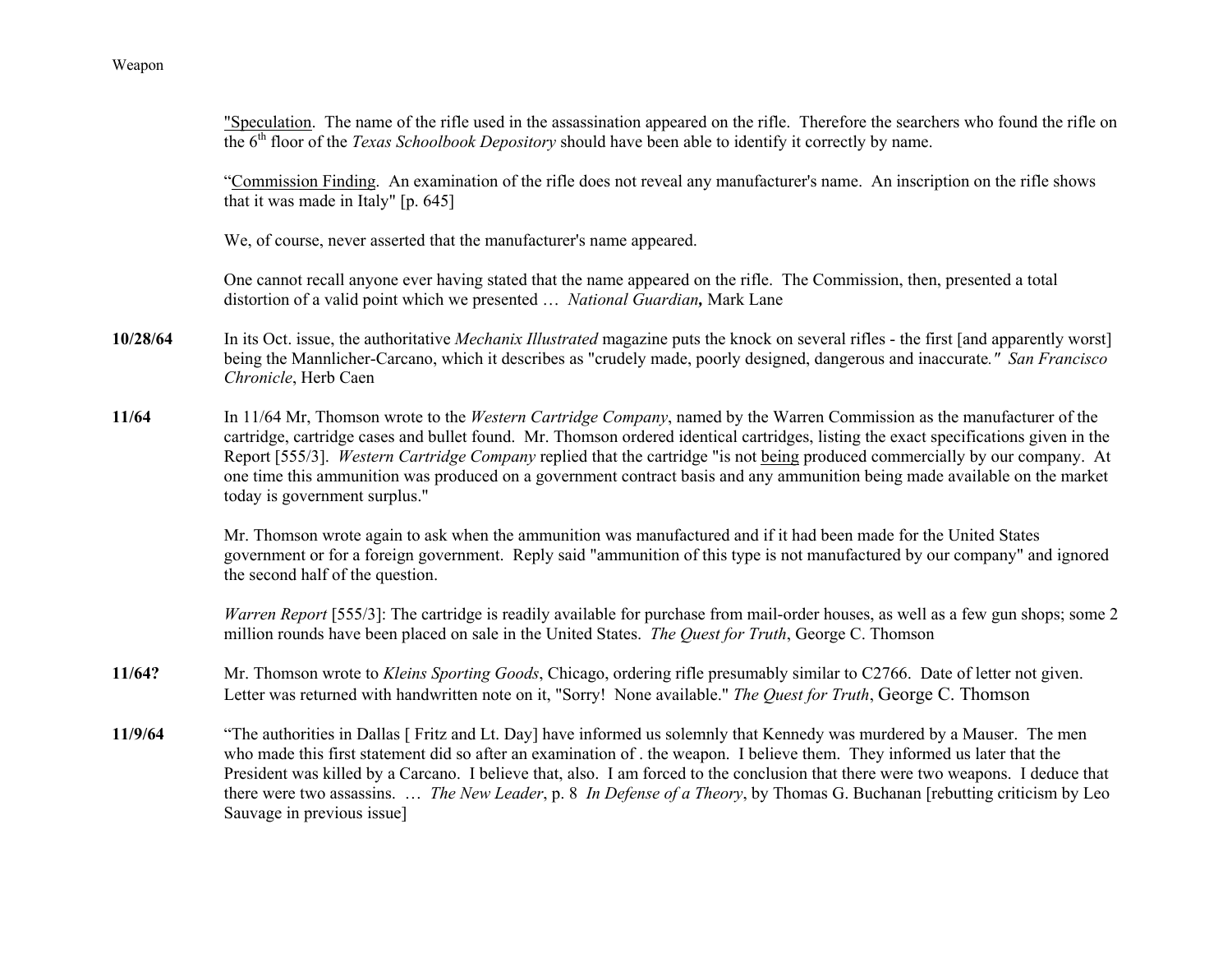**3/22/65**Dallas - Mrs. Lee Harvey Oswald has asked a court to name her administrator of her husband's estate, it was disclosed today ... The application appeared to be chiefly a legal maneuver. Oswald owned no real estate and had little money. *New York Times*, [*UPI*]

[For sale of rifle, etc., to John J. King, see cards Weapon, sale.]

**5/65** ...I thought from the *Warren Report* that the FBI had traced the mail-order purchase by its own unaided methods and, moreover, that the rifle was the only one of its type with the serial number C2766. Imagine my astonishment when I read an FBI letter to the Warren Commission dated 4/30/64 [CE2562] and learned that.

> In the 1930s Mussolini ordered all arms factories to manufacture the Mannlicher-Carcano rifle. Since many concerns were manufacturing the same weapon, the same serial number appears on weapons manufactured by more than one concern. Some bear a letter prefix and some do not. *The Minority of One*, Letter to the Editor, Sylvia Meagher, NY,p. 31.

- **8/27/65** ... Mussolini's armorers had come to the conclusion that, while the Mannlicher-Carcano's standard 6.5 mm ammunition might be satisfactory for slaughtering Ethiopian tribesmen, something heftier would be desirable if Ll Duce proposed to gobble up a share of Europe. Therefore in 1938 the design was modified for the gun to fire a more lethal 7.35-mm slug. The notion, like many another conceived in Italy in those days, was disastrous. With distressing frequency Italian ordnance delivered new-sized bullets to outfits equipped with old-sized guns, or vice versa. By the time C2766 came off the line at Terni in 1940, a prudent decision had reduced the bore back to the more modest 6.5 mm for which ammunition was in more plentiful supply. Thus C2766 ended up having the appearance of a heftier weapon than it really was ... *Life, Cursed gun – the track of C2766*, by Keith Wheeler. p. 62.
- **1/3/66**A survey of evidence ignored or belittled by the Warren Commission.

Sauvage was told by Klein that Oswald ordered no ammunition for the Carcano, nor a clip. FBI testimony said ammo purchased for this rifle comes in 20-shot boxes. If Oswald bought a 20-shot box, what happened to the unused cartridges?

"The Report is extraordinarily discreet regarding the origin of the cartridges. In fact, it never says bluntly that Oswald did not buy a clip and ammunition when he bought the rifle. … but does say the rifle probably was sold without a clip.

Indicates no check elsewhere as to Where cartridges were bought. *The New Leader*, *The Case Against Mr. X,* by Leo Sauvage, p. 18

**6/13/66**Discussion of defect in telescopic sight.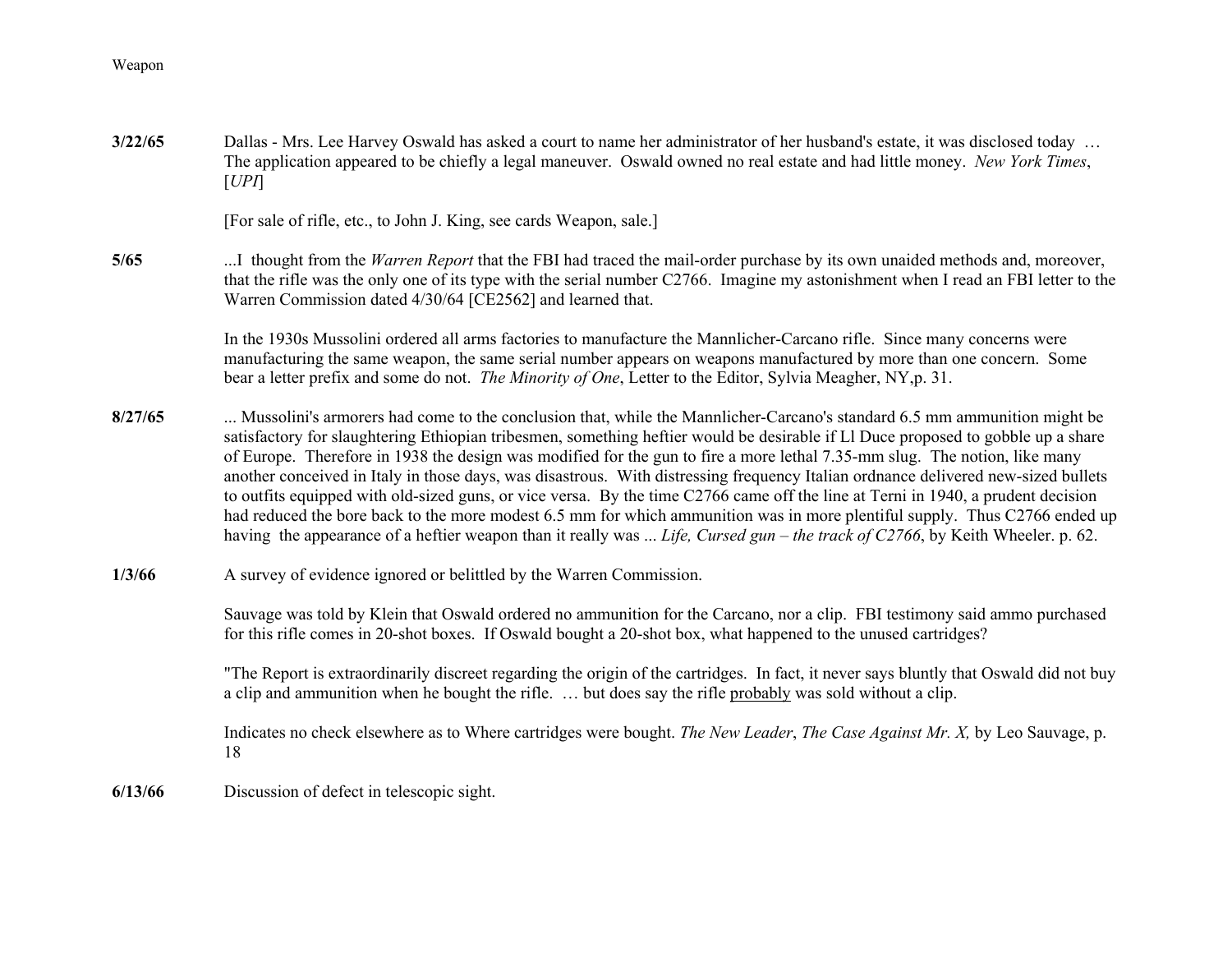... Other witnesses ... testified it was inconceivable that Oswald's cheap Japanese sight, jolting around in the back of a station wagon all the way from New Orleans to Dallas and later being moved from place to place in the Paine garage, would not have developed wayward tendencies of which Oswald himself could not have been aware without test-firing the gun. He apparently never did so.

Yet the commission record turns this defect, which would make accurate sighting impossible, into an aid to accuracy. The tendency of the rifle to shoot high, Frazier explained, would virtually eliminate the necessity to "lead" the target, and the quirk that resulted in the rifle's throwing shots to the right might also have been an advantage, because the curve of Elm Street would help to bring the target into line.

Of course, all such fancy theories depend upon the supposition that Oswald was such an ignorant marksman he would not attempt to lead his target or compensate for the Elm Street curve; for, if he had tried to make such routine allowances, without having previously test-fired the rifle, he would have insured a set of misses. *The Nation*, Fred J. Cook, p. 714

**10/10/66** p. 58 - Q. Much is also made, Mr. Specter, of the report that the first police officer identified a different rifle - a Mauser - as compared to -

> A. Well, the Mannlicher-Carcano, which it was identified as being, apparently had a reboring of the hole, and you're dealing with a rifle which had many characteristics of the Mauser.

That is the type of error which could have easily been made.

That type of error in identification on a fast glance is relatively unimpressive in the light of the more detailed evidence [ballistic tests, Klein order, photographs, identification by Marina] - all of which ought to be reviewed by the critical reader at the same time they hear that a police officer made a contrary tentative identification. …

Q. Is it possible that there were any other weapons or that there could have been any switch of weapons?

A. All that can be said on the subject of whether there were any other weapons or any switch of weapons is that the painstaking investigation showed no evidence of any other weapon, or any switch. *U. S. News & World Report*, Interview of Arlen Specter

**1010/66** . p. 58 - Q. Was the rifle's telescopic sight accurate or inaccurate, under examination by the experts? It has been alleged that he had a defective sight - A. Yes.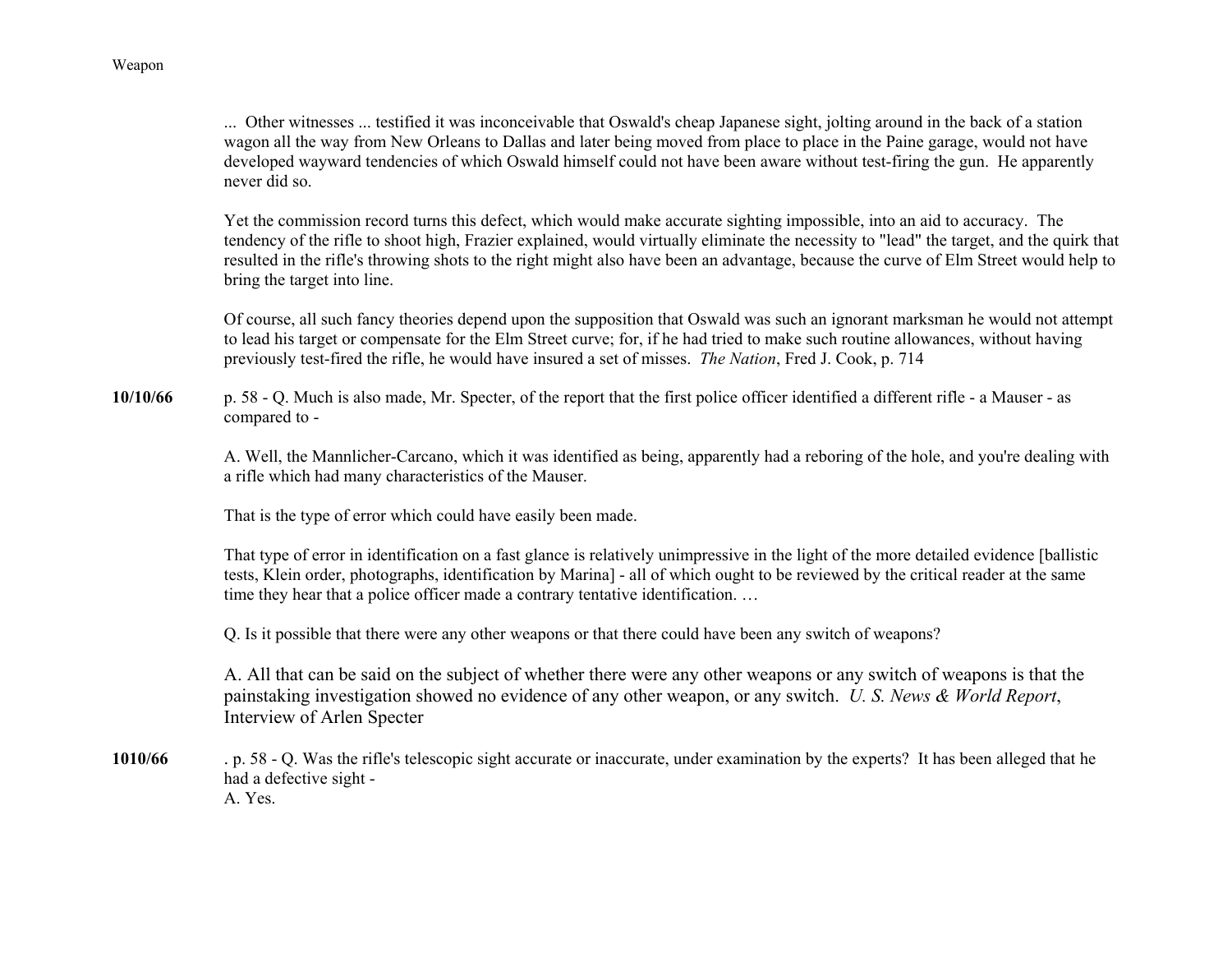But ... what we are dealing with is the evidence after the fact. The weapon was found a good distance from the point of the place where the assassin stood, ... over near the stairs leading down and out of the building.

This leads to a very reasonable inference that, when the shooting was completed, the man took the rifle with him to see what he encountered, and, as he got near the steps to exit from the building, he most assuredly didn't place it on the ground with great care to preserve it for its next use; he gave it a pretty good toss, by all standards which are reasonable, that could have damaged the sight.

It would be hard to think otherwise, under the circumstances - which goes to point up the great difficulty of examining evidence, even after one event has transpired, and drawing finite conclusions about its condition before that event. *U. S. News & World Report*, Interview of Arlen Specter

**11/1/66**Washington - The federal government took legal title today to the great mass of evidence considered by the Warren commission ... It ordered that the evidence be preserved for the ages in the National Archives.

> This includes what the commission ... designated as the death weapon - "one 6.5-mm. Mannlicher-Carcano rifle, with telescopic sight, serial number C2766, including sling and cartridge clip."

It also includes a .38 Special Smith and Wesson revolver which, the commission found, was used by ... Oswald to kill J. D. Tippitt ... *AP* 1248 pes

**11/5/66** Dr. James B. Rhoads, deputy archivist at the National Archives, said today that the mass of Warren Commission evidence delivered by the Justice Department last week would be available for study by researchers in about a month.

> These include all of the physical evidence except Oswald's rifle and revolver [which] have been kept in Dallas where they were the subject of litigation ... A department spokesman said the FBI would return the weapons to the archives within the next few days, where they will be placed with the other evidence.

> Dr. Rhoads said "any serious researcher" would be permitted to study the items, which Acting Attorney General Ramsey Clark officially claimed for the Government this week. *New York Times*

**3/18/67** Joe Tonahill, at a meeting of the *American Trial Lawyers Association* where he said 99 per cent of the evidence against Oswald came from his widow and could not have been used against him in an ordinary court, said:

> "She is the only person who ever identified the rifle as his." He added she was also the only person to link the purchase of the rifle under an assumed name to Oswald. *AP* B29 Las Vegas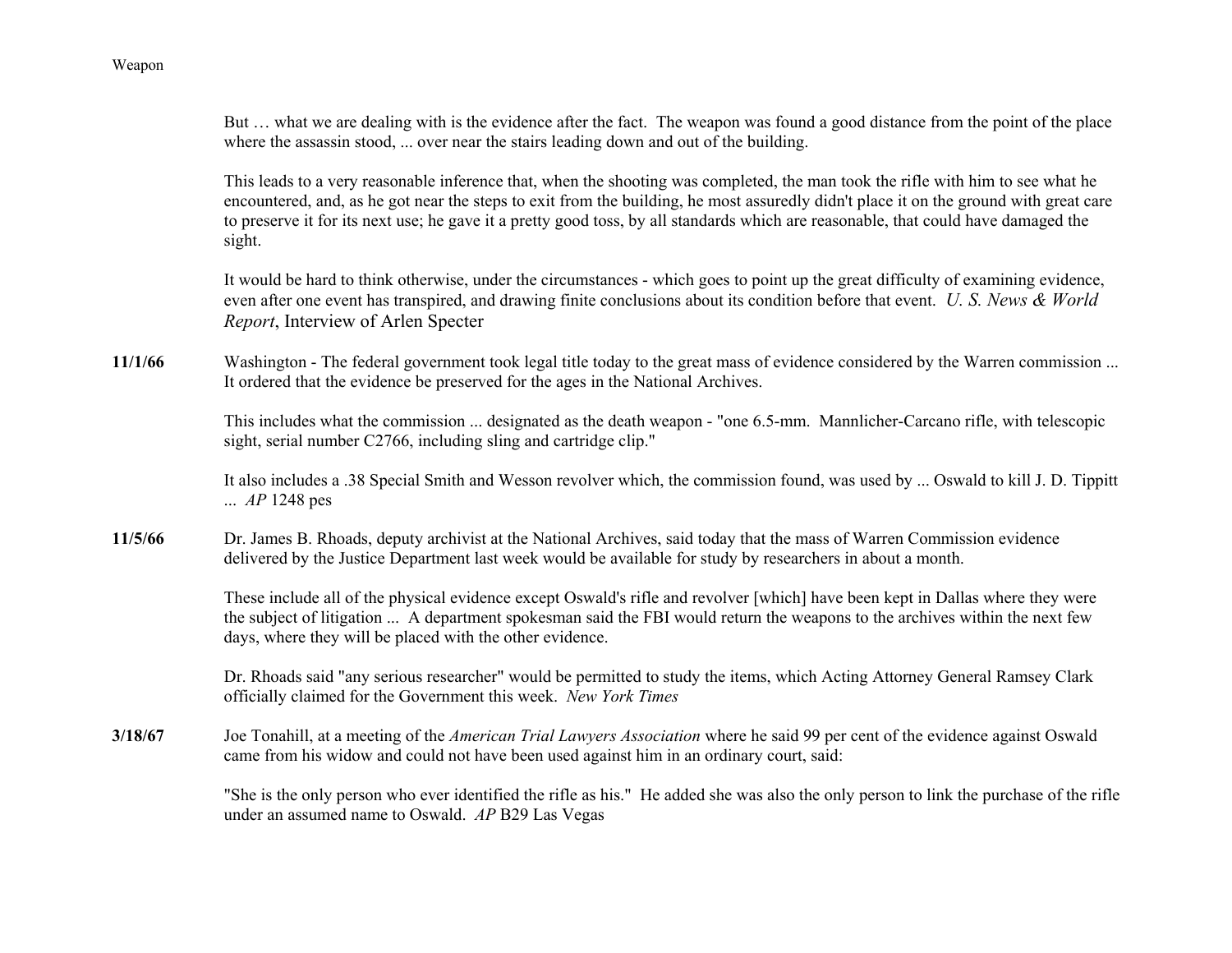**3/24/67**From Considine's story on interview of District Attorney Henry Wade; quoting Wade:

> "Congress passed a law some time ago giving the federal government all physical evidence in cases of this general nature. Oswald's rifle and pistol are either with the FBI or Archives. Some fellow in Denver is suing the government over the rifle. He paid Oswald's widow \$10,000 for it but never got it. Now he wants the rifle or his \$10,000 back. The case is waiting to come up here in Dallas." *San Francisco Examiner*, Bob Considine

**5/67** Author, described as firearms and forensic ballistics expert, criticizes Warren Commission for neglecting this angle. Says at least two types of fragmenting ammunition were made for the Carcano which would have done the job the Warren Commission says Oswald's rifle did, and that he might have got such on the black market.

> Laments that Exhibit 399 was washed in Hydrosol, a blood solvent, before it got to the FBI lab and thus foreclosed possibility of identifying the blood of whom it had passed through, if anyone.

> Also says the Carcano was fired more than 100 times in tests, when a duplicate was available, and thus after two or three firings the bullet-ballistic evidence of the gun is destroyed forever. *Guns*, *Backfire*, Shelley Braverman, p. 20.

- **6/22/67** New Orleans-- Garrison says there was a second rifle found by officers after the assassination -- a rifle never mentioned in the Warren Report. Garrison says he has viewed a film taken in front of the *Texas .Book Depository* building in Dallas immediately after the assassination showing officers holding this second rifle. "Now what happened to that awe second rifle," Garrison said to me. "It took them 15 minutes to find Oswald's gun in that building. This gun was found immediately and it was not Oswald's. It had no telescopic sights." "You cannot find that second weapon anywhere in the 26 volumes of the Warren Commission report. Is it hidden under a bed? Was it burial under a building? Was it dropped in a vat of acid? " All I know is that it has disappeared." *Nashville Tennesseean*, Jim Squires
- **6/22/67** Garrison says Kennedy was shot by members of the crack assassination team while they were concealed behind a stone wall on a grassy knoll ... showed me a copy of a widely publicized picture of the ... scene. "Look here, there is a figure behind that wall holding an automatic rifle." I looked where he pointed. I could not distinguished the figure ... but then Garrison pointed to the inset which he said was a blowup segment of the overall scene. This inset clearly shows a man holding a rifle. Garrison told me he recently visited New York and viewed a film there taken outside the book depository building which shows officers holding the second rifle. … *Nashville Tennesseean*, Jim Squires
- **9/15/67** "We located a picture of the assassin's gun ... being brought down from the Book Depository, and we found the person who took the picture, timed the picture; it was five minutes after one; this gun did not have a telescopic sight on it. This is 25 minutes before Oswald's gun was found." *KNEW*, Oakland, *Joe Dolan* telephone interview with Garrison, Transcribed from tape.